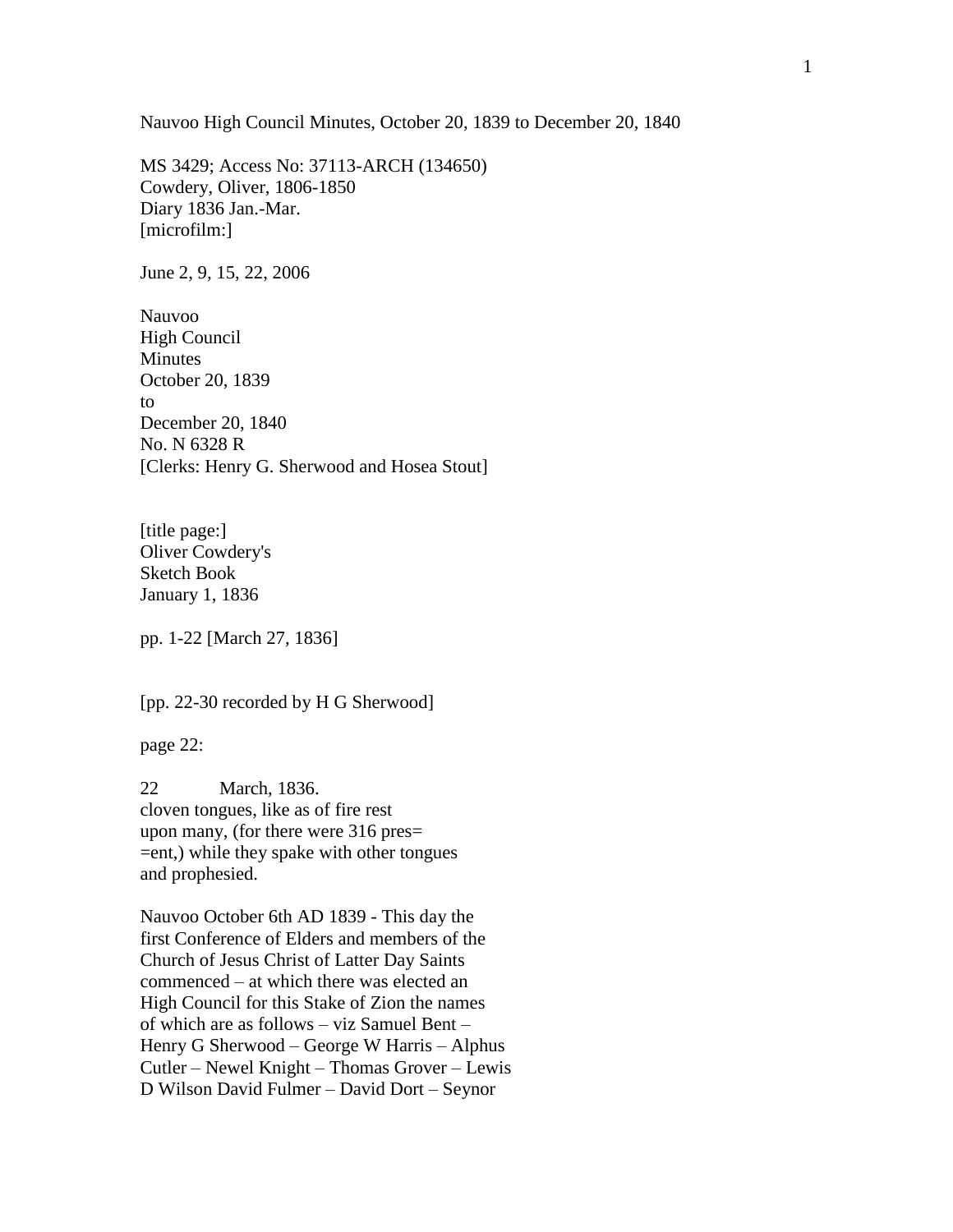Brunson William Huntongton & Charles C Rich

Book 1 23 Let it be hereby understood that the next 2[?] following pages herewith in this Book be and is appropriated to recording the minutes and proceedings of the High Council in and for the Church of Jesus Christ Latter day Saints at Nauvoo Ills. ordered by Said council H G Sherwood

After organization of the offices of said church at Oct Conference 1839 the high Council first orga[n]ized and met at W D Huntingtons Oct 20 1839 to investigate the case of Harlow Redfield – who had been Suspended by and at the Oct Conference last on certain accusations then & there brought against him At this meeting of Said Council he was pres= ent - But no charge came against him – Elder Redfield then [unclear word] and confessed certain inadvertant imprudent | Not evil meaning acts that he sorrowed for and asked forgiv[e]ness for the same It was voted to forgive and restore to him all his former official Standing and fellowship the same and as fully as if no such evil insinuation had been brought againts him – and that a transcript of these proceedings be given him – and the same be

#### 24 published in Times & Seasons

It was voted that this high Council disfellow= =ship any and all persons that shall hereafter carry over or ferry (across the river) any people or freight to the

# Fer[r]y

injury of said ^ from Commerce to Montrose –

Voted that the horse boat be repaired from the monies recd on sale of lots in Nauvoo – and that D. C. Davis be master of Said ferry boat for the ensue  $=$ ing year –

#### that

Voted ^ Joseph Smith Jun and his family be exempt from receiving in furt[h]er Such a crowed throng of visitors as have formerly thronged his house and that the same be published in the Times & Seasons

Voted that this Council disfellowship any and all persons who shall knowingly Suffer and allow any animal (subject to their control) to destroy the crops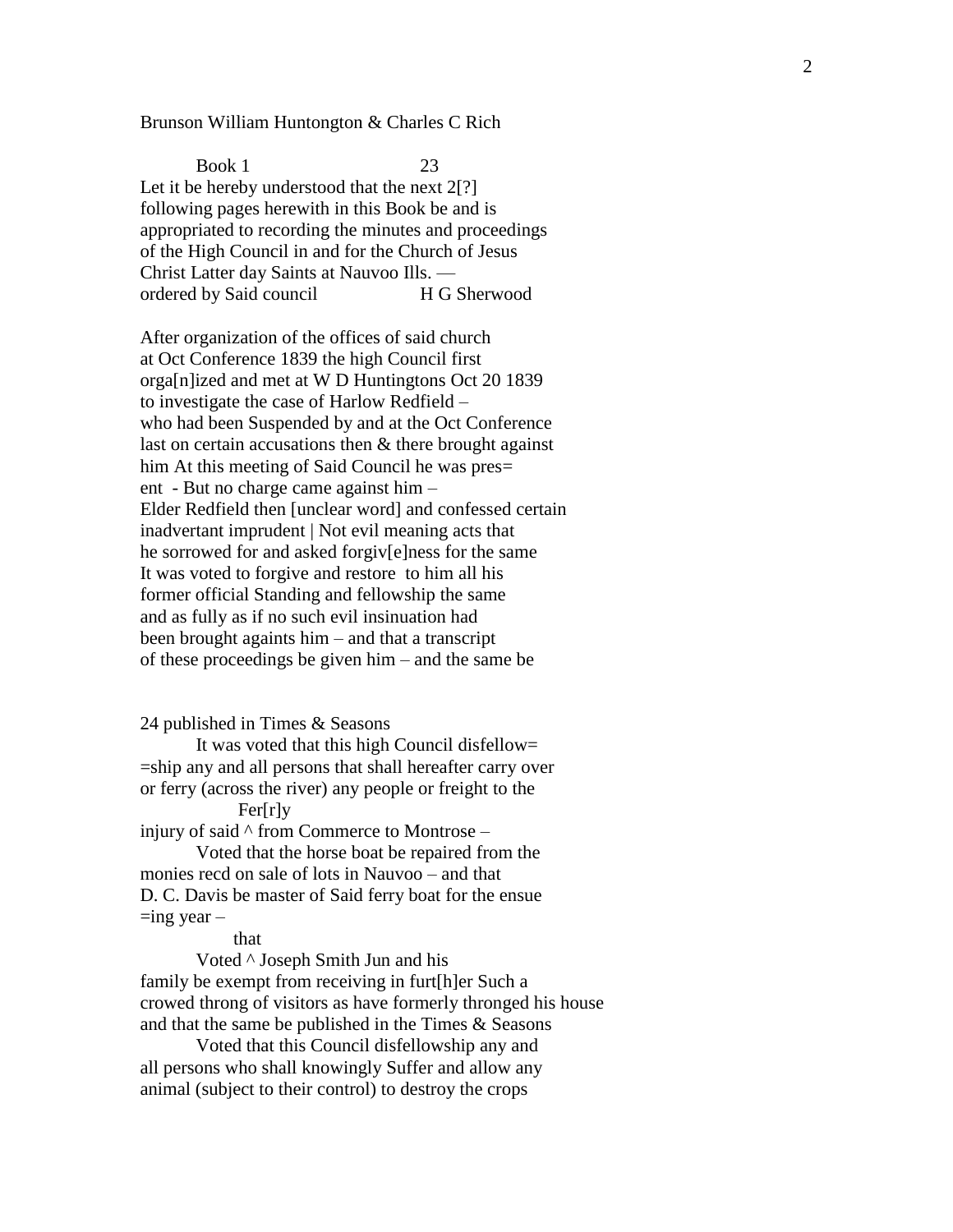fruit as plants of the earth belonging to any other person & to their injury as persons - ^ and that this resolution be publish in the Times and Seasons – adJourned untill tomorrow eve

Henry G Sherwood Clk [ ]

25 25

High met according to appoint or adjournment Oct 21st 1839

1st Shall Joseph Smith Jun go to Washing[ton] as a delegate or Not – Ans[wer] - it is voted as follows - viz 5 of the Council voted to have him go And 2 voted for him Not to go – viz Samuel Bent - H G Sherwood - David Dort - Newel Knight & Seymour Brunson are the 5 who voted to have not go – And George W Harris and William Huntington Sen Councilors voted to have him Not go as delegate to Washington - 2nd Shall Joseph Smith Jun have a recommend Conditioned that he goes to Washington Ans[wer] – Yes, he Shall receive one from the Council be 3rd Who Shall ^ Clerk to attend to the land contracts and other business as may be needed by Joseph Smith Jun Ans[wer] - James Mulhulland 4" Who Shall be the Treasurer in the bus= =iness of Said Church – Ans [wer] J Smith Jun [5] Who Shall be Sub Treasurer – Answer James Mulholland

26

6 question - Who Shall be appointed to Shew – prize – Contract and Sell Town Lots in Nauvoo Answer - H G Sherwood – and lay it before Joseph Smith Jun & Hiram Smith When needful – Subject to their assistance &c 9" What Shall be a Standard price for sa[i]d town lots for the 3 ensu eing months – A nswer \$500 ie none less than \$200 – Nor any above \$800 - 10 When & where Shall this High Council regularly meet untill other ways directed or provided for – Ans[wer] – at D Huntingtons eve ]ry Sab = =bath Evening —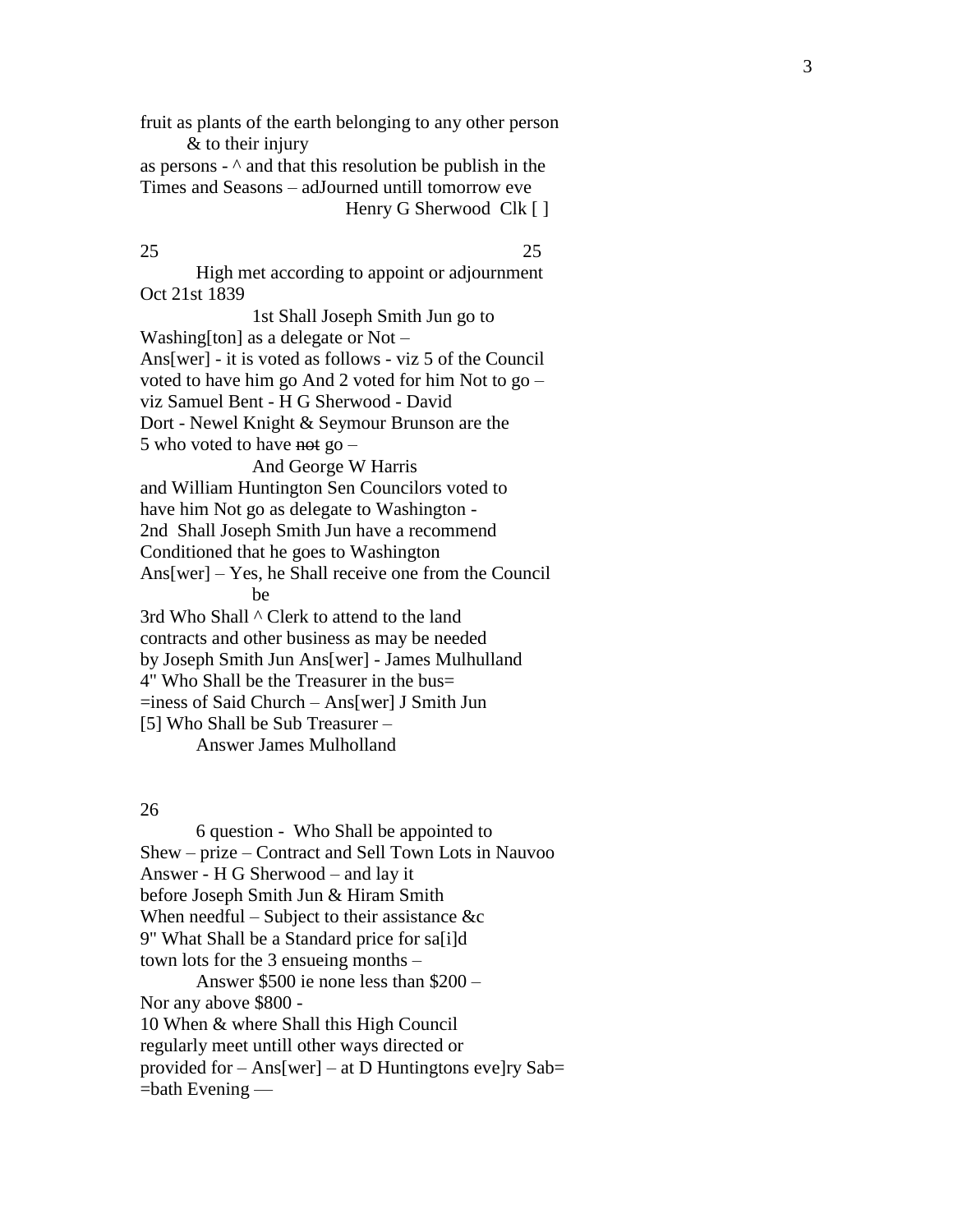at early candle lighting at the shop of D Huntington What Shall Compensate D C Davis while in this service of ferrying –

Answer - \$30: pr month for his servi  $=$ ces of ferrying – employing help &c as may be needed – ie to See to the whole business

Voted that these proceedings be published in the Times & Seasons —

Voted that D C Davis pay all ferry monies ev[e]ry week on Saturday to the Treasurer also

also to keep a bill of ferriage and make 27 Monthly returns of the same to this Council Coppied by H G Sherwood  $ck \lceil \rceil$ 

Octr. 27. 1839 – High Council met accor =ding to adjournment – when Joseph Smith Jun informed this Council the wages of his Clerk must be

that the contract of the contract of the contract of the contract of the contract of the contract of the contract of the contract of the contract of the contract of the contract of the contract of the contract of the contr

reconsidered – Accordingly it was - Voted ^ the wages of James Mulholland be \$30 " pr month during the times of his services as a Clerk – Voted to discontinue the resolutions of 21 inst respect ing the Red Store, that the Markham house supply the place resolved that this Council & Treasurer pay to V Knights \$150 - for that portion of Ferry owned on the Iowa Side at Montrose as pr Charter

Voted that Sister Emmy be the person to Select hymns - compile & publish a hymn book for the use of the Church and that a letter be written to Brig[h]am Young at New york i[n]forming him of the Same and for him to not publish the hymns taken by him from

**Commerce** 

28 Voted that this Council assist in the Expence of publishing a humn [hymn] book as also the Times & Seasons — Copied by H G Sherwood

Octr 28" 1839 – Voted to build a house of Stone at upper Commerce to be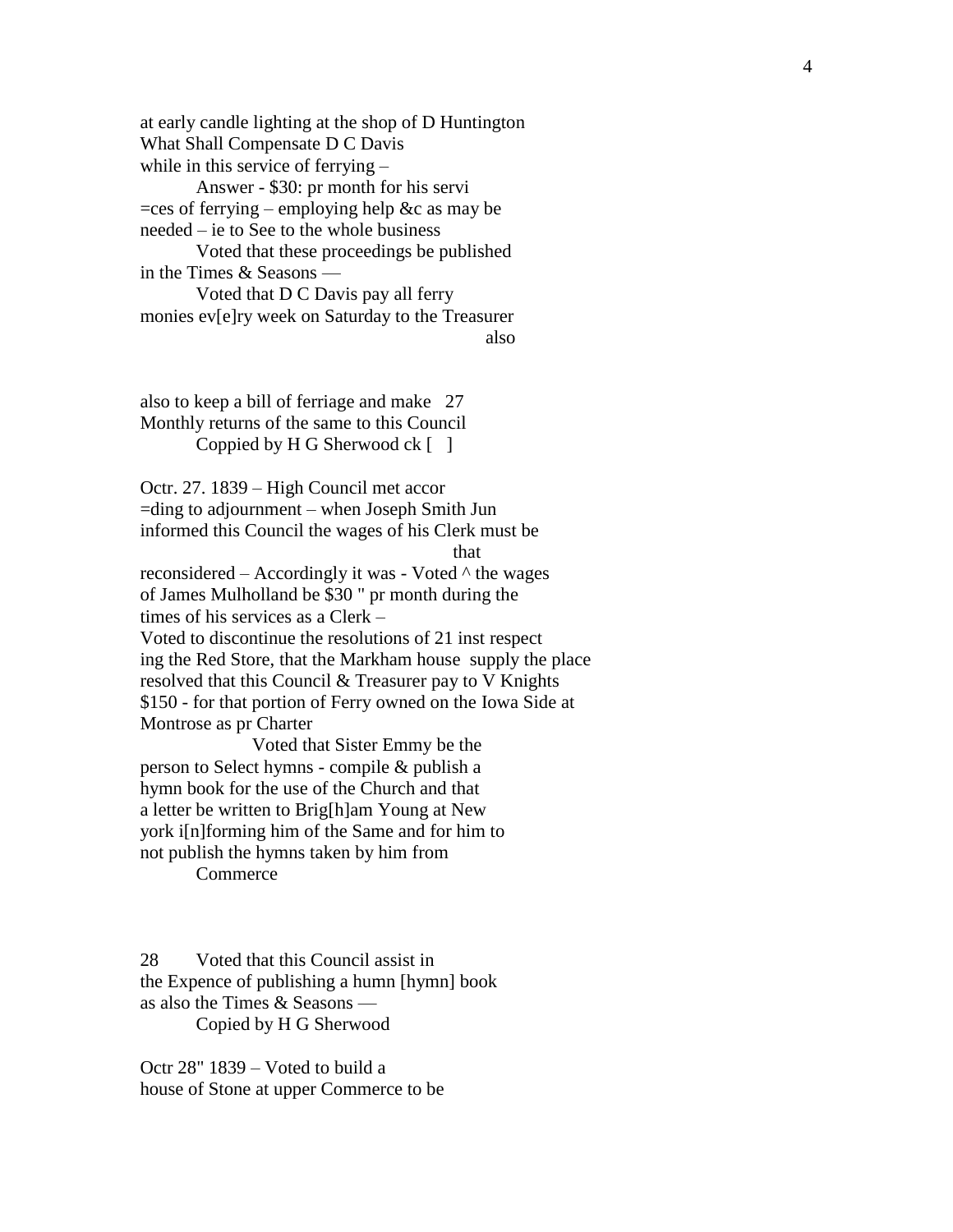used for boarding –

Voted to request Elder Granger to assist with funds to print the hymn book resolved that Samuel Bent - Davison Hib the state of the state of the state of the state of the state of the state of the state of the state of the state of the state of the state of the state of the state of the state of the state of the state of the state of t

bard & David Dort be trustees for ^ use of build -ing the Stone School house now in contem -plation - that they circulate Subscriptions to raise funds and pay over to the same to the building Committy of Said house and that Jabez Durfy & A[l]pheus Cutler be the architects, and building Committy for sd house to furnish a bill of articles or materials and the probable expence of the Same —

 Resolved to forth with finish the office of J Smith, Jun and that A Ripley occupy it [Note: On the left side of page 28 about the middle is listed: P 31, 33, 35 52 55]

#### X 29

that that the state of the state  $\mathbf{t}$ 

it for the present – voted  $\wedge$  the recommends drawn by Elder sherwood, recommending constituting and appointing Joseph Smith Jun Sidney Rigdon & Elias Higby delegates for the Church to importune the president and Congress of the U S for redress &c the Said rec- -commend be Signed by this Council — Copied by H G Sherwood

Nauvoo Nov. 2nd 1839 – Mr William Thompson – Dear Sir – by the directions of Joseph Smith Jun I write to inform you that a town lot is selected & reserved for you Supposed to be the one of your choice – being situated on the River a few rods below Prest Rigdons – and is a fine and [unclear word] lot of 11 by 12 rods square – the prices of Town are regulated by the high Council – and the one Selected for you is of the first sort and comes at \$800 – The council expect to erect for the church public & business buildings as soon as funds shall be recd from the

30 sale of their Lots – This was also from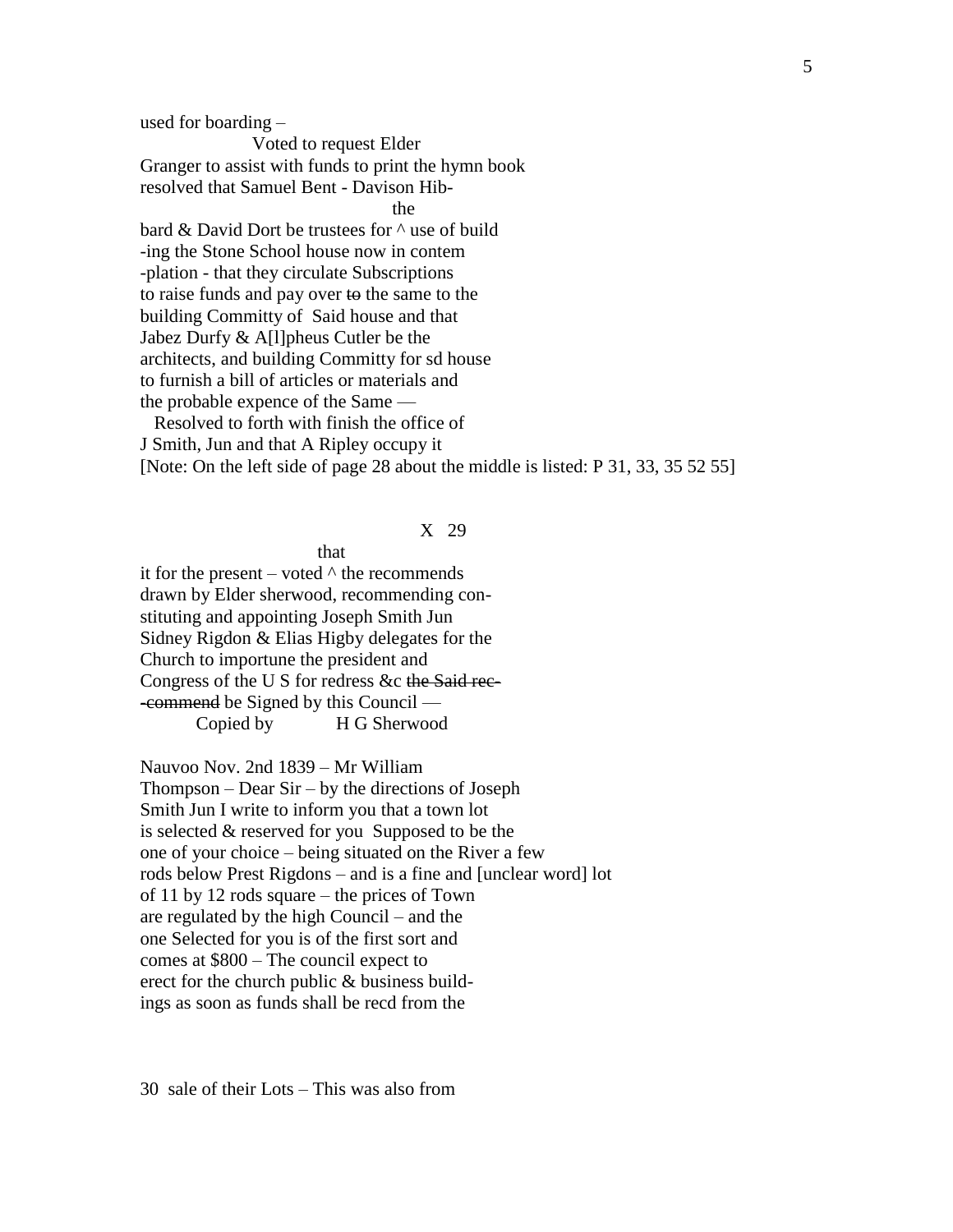Joseph who recently left here (for city wash- =ington) in company with Prest Rigdon and Judge Higby – very respectfully yours – H G Sherwood for the Ch Wm Thompson Esq } Peor[i]a Ill. } A true Copy Sent pr order of Joseph & the council — H G Shwrwood

## Recorded by Hosea Stout —

Before I commence recording, I would just mention that there is no minutes to be found for the month of Nov. 1839. Which thing was laid before the High Council, on the ninth day of October 1841. When on a consideration of the matter, it was found, that there were some minutes lost; or otherwise mislaid and not now to be had; the Council gave me orders to proceed without them, that the recording might not be longer retarded. But, however, before I commence, I will State, that among other acts, that are now missing is the one appointing Randolph Alexander a Clerk of the said High Council; also an act [on left said of page 30: Page 49]

#### (Page 31)

Book No 1. Minutes of the High Council of Nauvoo Illinois appointing Alpheus Cutler and Jabez Durfee to build by them the Stone School House which was to be done ^ for Sixteen hundred dollars; Should the aforesaid lost minutes ever be found they will be inserted in the record and a reference mad to them on the margin. Oct the  $10^{th}$  1841. Hosea Stout Clerk.

The High Council of the Church of Jesus Christ of Latter Day Saints of Nauvoo Illinois met at Elder O. Granger's Sunday evening December  $1<sup>st</sup> 1839. –$ 1 st motioned and seconded that Hirum Smith, Geo W. Harris, and Oliver Granger be a committee to cause a petition to go to the Legislature to discontinue certain parts of the City of Nauvoo - and also of Commerce and all other needful acts and alterations in relation to the aforesaid Cities. —

2<sup>nd</sup> Voted that Hiram Smith be appointed to furnish with the needful maps and plots for the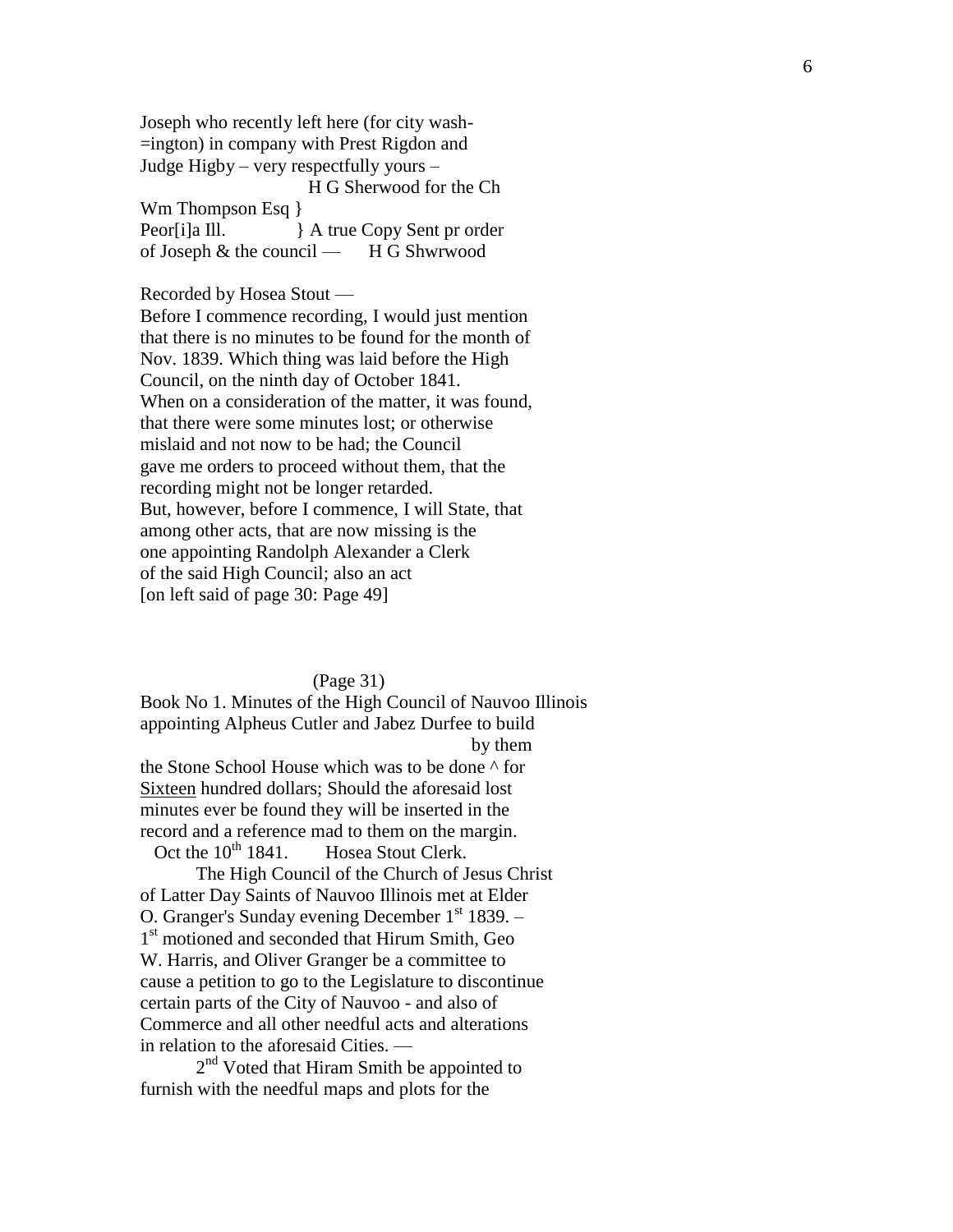alteration of the Cities named in the first motion. – 3<sup>rd</sup> Voted that Seymoure Brunson be appointed to circulate a petition for subscribers as named in the first motion. 4<sup>th</sup> Motioned and voted that Bishop Edward

Partridge [Note: On right side of page 31 near the top: P 28, 33 33, 52, 55]

32 Minutes of High Council of Nauvoo Illinois Book No. 1 Partridge be appointed to draft a piece to be published in the "Times and Seasons" informing our brethren in the west that it is improper to remove from the west to locate in Kirtland Ohio and such as do will be disfellowshiped by this Council. -

5<sup>th</sup> Voted that Vincent Knight, - Alonson Ripley and Henry G. Sherwood be a committe[e] to assist the committee named in the first motion. –

 $6<sup>th</sup>$  Voted that the subscriptions for monies &c subscribed at October Conference be put into the care of Vincent Knight and that he report to this Council of all that he shall receive on said subscriptions. –

7<sup>th</sup> Voted that this Council sustain Vincent Knight in cutting and providing five hundred steam boat cords of ^ wood. – Minutes read and approved. Council adjourned untill Sabbath the  $8<sup>th</sup>$  inst

at Oliver Grainger's at 2 o'clock P. M.

Coppied On the  $10^{th}$  day of Oct A. D. 1841.

By Hosea Stout Clerk.

Dec 8<sup>th</sup> 1839. The High Council of the

Church of Jesus Christ of Latter Day Saints of

Book 1 Minutes of the High Council of Nauvoo Illinois 33 Nauvoo, Illinois met according to adjournment at Elder Graingers. —

1<sup>st</sup> Motioned and voted that the Bishop be instructed to secure the cow belonging to Sister Orson Pratt & that it be kept for her use when needed at this place viz: Nauvoo.

2<sup>nd</sup> Voted that whereas Elder Thomas Grover made known certain embarras[s]ments of his for having Signed to obtain monies for the redemption of certain goods and furniture - and to more fully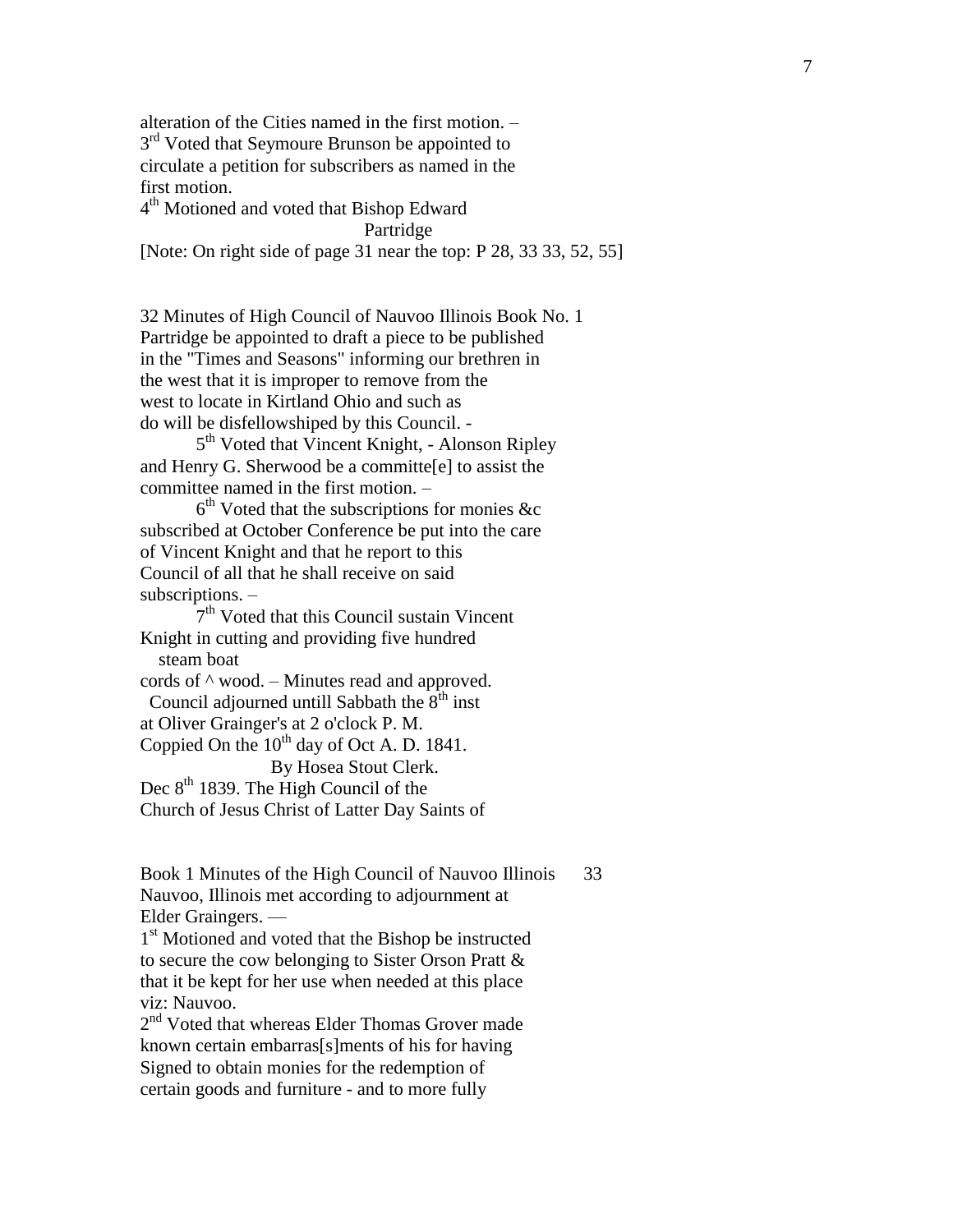understand investigate or adjust it. It was agreed to suspend its investigation for the present. - 3<sup>"d</sup> Voted that the three Trustees appointed for the building the School House be delegated to obtain funds at the credit of the Church funds to complete the building thereof. - 4tth Voted that the address presented, to warn our brethren against returning to Kirtland be accepted and published in the "Times and Seasons." 5<sup>th</sup> Voted that the Clerk of this Council give a letter of recommendation to Elder Oliver Olney Stating his good Standing and fellowship in this Church as an Elder. — [Note: On right side of page 33 near middle: Page 28, 31, 35 52, 55]

34 Minutes of High Council of Nauvoo Illinois Book 1. 6<sup>th</sup> Voted that Elder O. Grainger procure a butcher - pr[o]vide a place to raise or hang up beeves - and agree on the price for butchering a beef or hog. - Minutes approved &c. Adjourned. Recorded on the  $10^{th}$  day of Oct A. D. 1841 By Hosea Stout Clerk X Copy of power of Attorney to Charles Rich The Church of Jesus Christ of Latter day Saints By their High Council at Nauvoo Illinois By this presents do constitute and appoint Elder Charles Rich their agent with power in their name and for the use of Said Church to ask for of, and receive of William Thompson, William Johnson or any other person or persons any & sum or all ^ Sums of money or monies that may be obtained in payment or in part payment for a town lots or

a lot in the town of Nauvoo Illinois - and for the same to receipt and secure as their agent for all such funds as fully as they the Church or their Council could do were they personally present at the doing thereof. Done by order of the

Book 1. Minutes of High Council of Nauvoo Illinois 35 High Council aforesaid on the 8<sup>th</sup> day of December A. D. 1839 - Signed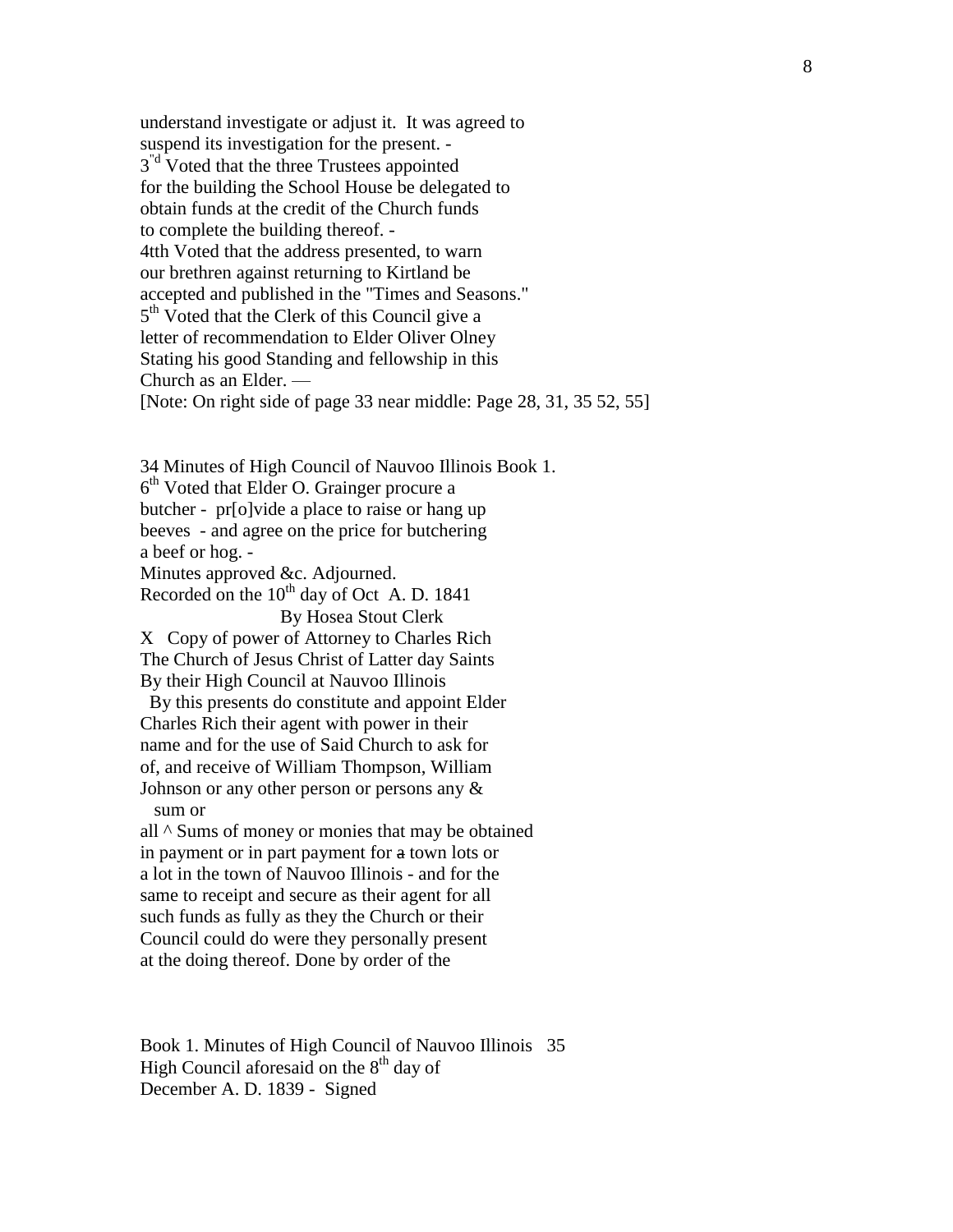H. G. Sherwood Clk. Recorded on the 10<sup>th</sup> day of Oct. A. D. 1841. By Hosea Stout Clerk. December  $15<sup>th</sup> 1839$  The High Council of the Church of Jesus Christ Latter Day Saints of Nauvoo Illinois met at O. Graingers. — 1<sup>st</sup> Motioned that the committee for the building the Stone School House be delegated to obtain a loan of two hundred dollars for a length of time at } in providing their discretion. - } in his own way  $\&$  use his own judgement  $\wedge$ 2<sup>nd</sup> voted that Bishop Knights provide  $\wedge$  for the families of Joseph Smith, Sidney Rigdon, and Porter Rockwell, during their abscence to Washing=  $=$ ton.  $3<sup>rd</sup>$  Voted that whereas Elder Sherwood being appointed to settle (for the Church) the estate of Elder Mulholland Deceased it is now voted that the settlement be suspended for the present = But that Elder Sherwood be hereby authorised to pay such debts as have accrued for done services  $\wedge$  on the house of Elder Mulholland and Elder Elijah Abel  $\wedge$  for making his coffin. -[Note: On left side of page 35 near middle: 28. 31. 33. 52 55. On right side of same page: P 52]

36 Minutes of the High Council of Nauvoo Ill Book 1. 4 th voted that Brs Annis, Boseth, and Edmunds be approbated in building a water mill adjoining to this City plot viz Nauvoo. -

 Minutes read and approved adjourned to our next regular meeting. H G. Sherwood Clerk. Recorded on the 11<sup>th</sup> day of Oct. A. D. 1841. By Hosea Stout Clerk.

December 22" 1839. The High Council of the Church of Jesus Christ of Latter Day Saints of Nauvoo Illinous met at O. Grangers.

c

1<sup>st</sup> Voted that Bishop Knight have the di<sup> $\Lambda$ </sup>tating and laying out of the subscription of Benjn. Bently to be applied to the use of Sister O. Pratt for her support Adjourned untill next regular meeting viz 29" inst H. G. Sherwood Clerk Recorded on the  $11<sup>th</sup>$  day of October A. D. 1841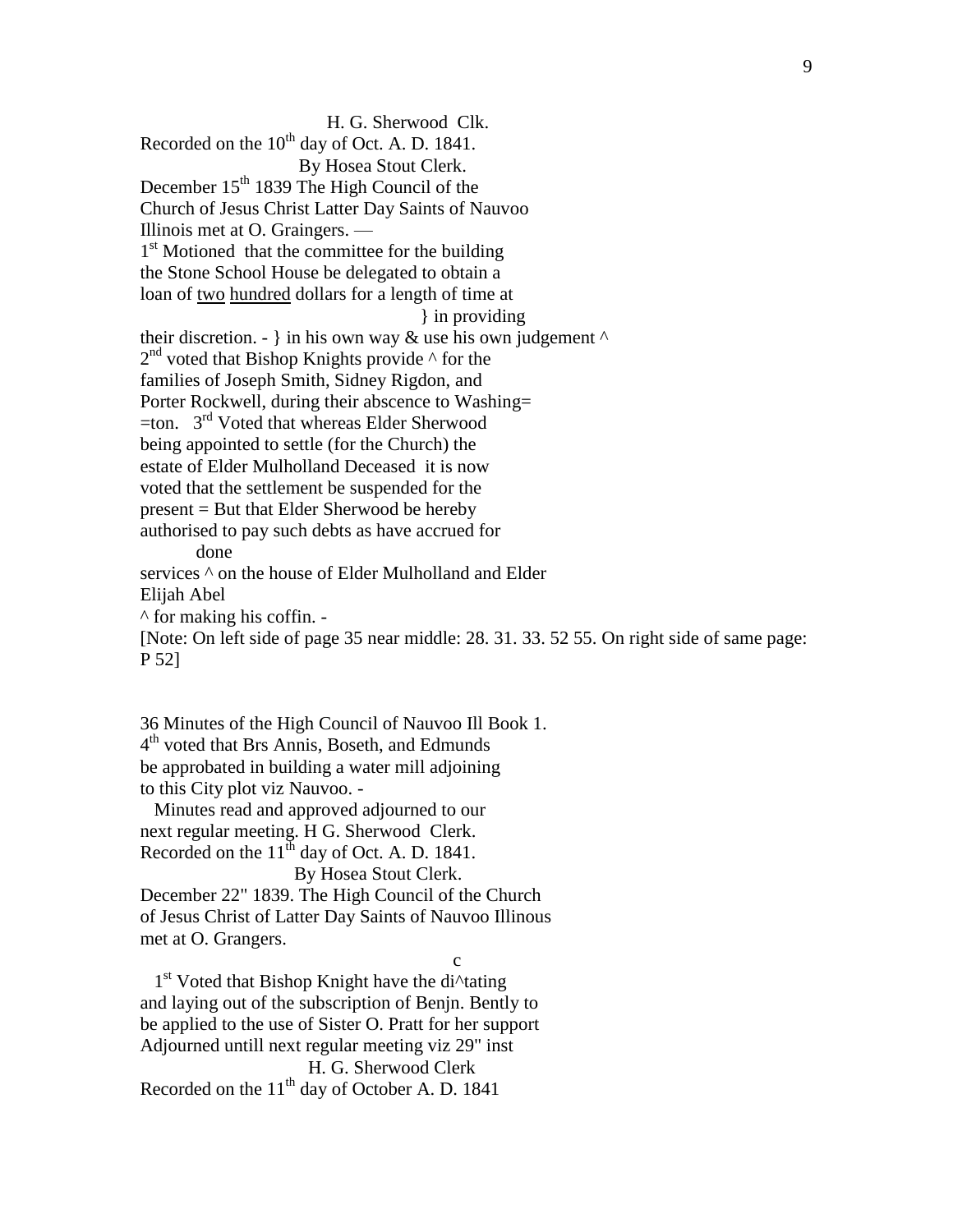By Hosea Stout Clerk. December  $26<sup>th</sup>$  1839. The High Council of the Church of Jesus Christ of Latter Day Saints of Nauvoo Illinois met at O. Granger's. 1<sup>st</sup> Voted that the money which Seymour Brunson received, by donation, be handed over to Hiram

Book 1 Minutes of the High Council of Nauvoo Illinois 37 Smith for the benefit of the brethren at the City of Washington. 2<sup>nd</sup> Voted that a letter by the authority of the High Council at this place, be written and directed to John P. Green, in Quincy informing him that a complaint has been made against him for detaining money put into his hands for the benefit of the Printing Office – The aforesaid letter was written by Elder H. G Sherwood. 3<sup>rd</sup> Voted that Seymour Brunson be a Committee-man obtain a of

to  $\land$  loan  $\land$  certain monies to the amount of two thousand six hundred dollars, if possible. –

 $4<sup>th</sup>$  A charge prefer[r]ed against Eliphas Marsh and wife, K

by Nathan ^ Knight, for circulating slanderous reports against himself and wife. —

5<sup>th</sup> Voted that two only shall speak on the present case who were Samuel Bent and George W. Harris The charge was parties went into an examination of the charge, which charge was partially sustained and after the pleadings were over the parties were reconciled and the charge settled without a vote of the Council. –

by

 $6<sup>th</sup>$  Voted that all persons are discou $[n]$ tenanced  $\wedge$  this Council, who detains monies in their hands, which is for the beefit of the printing office. – this should have been [unclear word] the  $3<sup>rd</sup>$  article but was omit [t] ed through mistake

38 Minutes of the High Council of Nauvoo Illinois Book 1 7<sup>th</sup> Voted that the Council adjourn. — Henry G. Sherwood Clk Recorded on the  $15<sup>th</sup>$  day of October A. D. 1841. By Hosea Stout Clerk. – December 29<sup>th</sup> 1839. – The High Council of the Church of Jesus Christ Latter Day Saints of Nauvoo Illinois met at Elder O. Grangers. –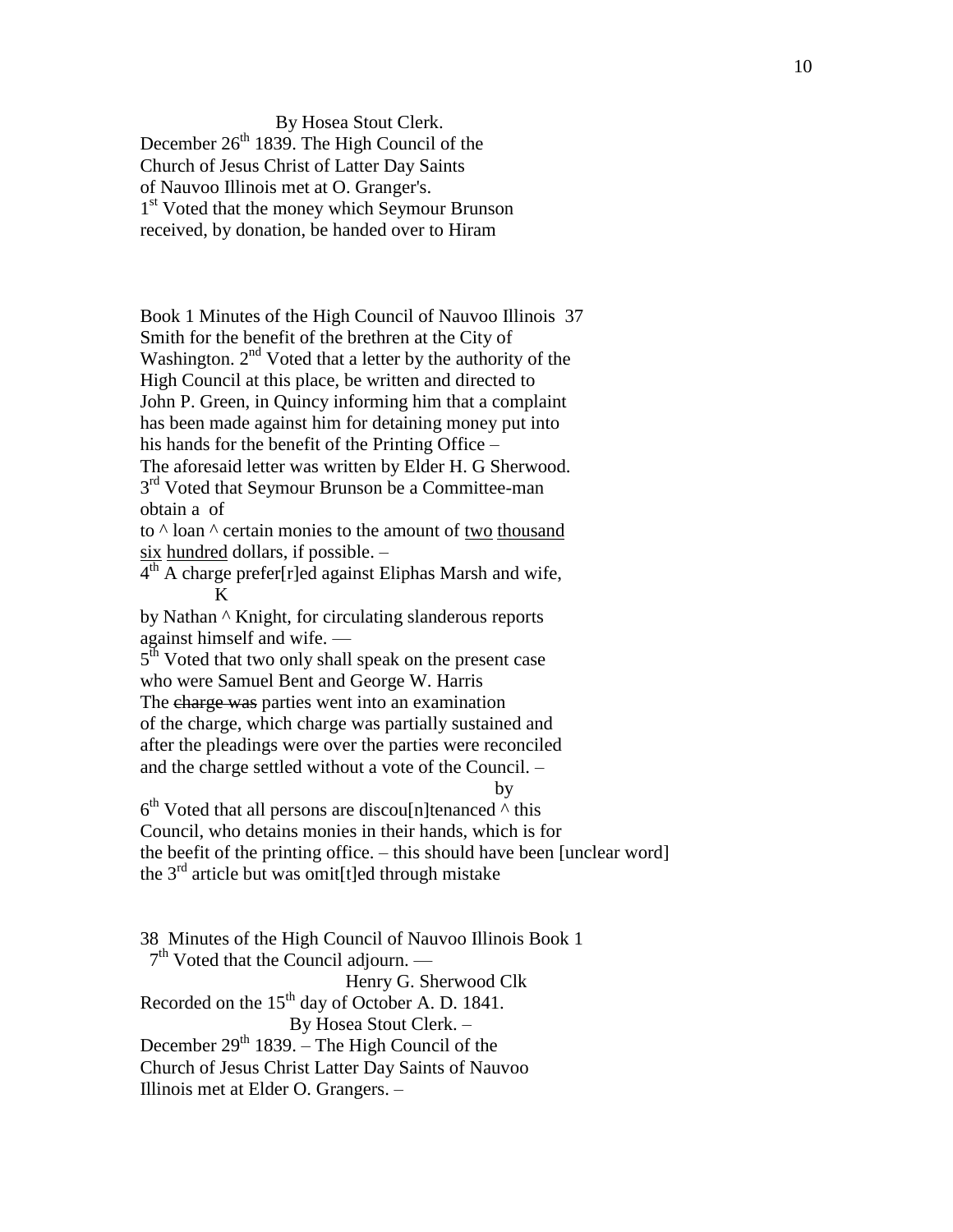1<sup>st</sup> Motion. Voted that Elder O. Granger be tolerated in using any monies that shall come into his hands or possession to enable him to pay four hundred dollars that tha he obtained from Brother Herrinshaw for the use of our  $breth$ [r]en who are delegated to Washington = provided that he (Herrinshaw) does not take lands or a lot in pay= =ment for the monies so borrowed by O. Granger. –  $+ 2<sup>nd</sup>$  Voted that Alpheus Cutler be appointed and authorized to purchase, for the use of the Church a certain piece or parcel of Gover[n]ment land Situate near this place, viz. Nauvoo. - 3<sup>rd</sup> Voted that Charles C. Rich go and see [name added: William] Casper, for the purpose of borrowing monies of him also that Alpheus Cutler be appointed to give all

the assistance to obtain said monies in his power. –

Book 1 Minutes of the High Council of Nauvoo Illinois 39 4<sup>th</sup> Voted that Charles C. Rich shall have a certificate given him authorizing him to obtain the above named money 5<sup>th</sup> Voted that Charles C. Rich be authorised in said certificate to use the names of the High Council; if it shall be considered necessary to the amount of five hundred dollars or under. –

6<sup>th</sup> Voted that Edward Partridge be appointed to write a letter to be published in next number of the "Times and Seasons," on the geathering of the Saints to this place -

7 th Voted that the Editors of the "Times and Seasons" be directed to incert in their next number that ten thousand copies of the hymn books will be printed, also that the Book of Mormon will be printed in this place, under the inspection of the First Presidency,

as

as soon, ^ as money can be raised to defray the expencs of the same. – Adjourned R. Alexander Clerk Recorded on the  $15<sup>th</sup>$  day of Oct A. D. 1841. –

By Hosea Stout Clerk –

December  $30<sup>th</sup>$  1839. The High Council of the Church of Jesus Christ of Latter Day Saints of Nauvoo Illinois met at

40 Minutes of the High Council of Nauvoo Illinois Book 1. 1<sup>st</sup> Voted that Committee be appointed for the purpose of transacting the business relative to the request of our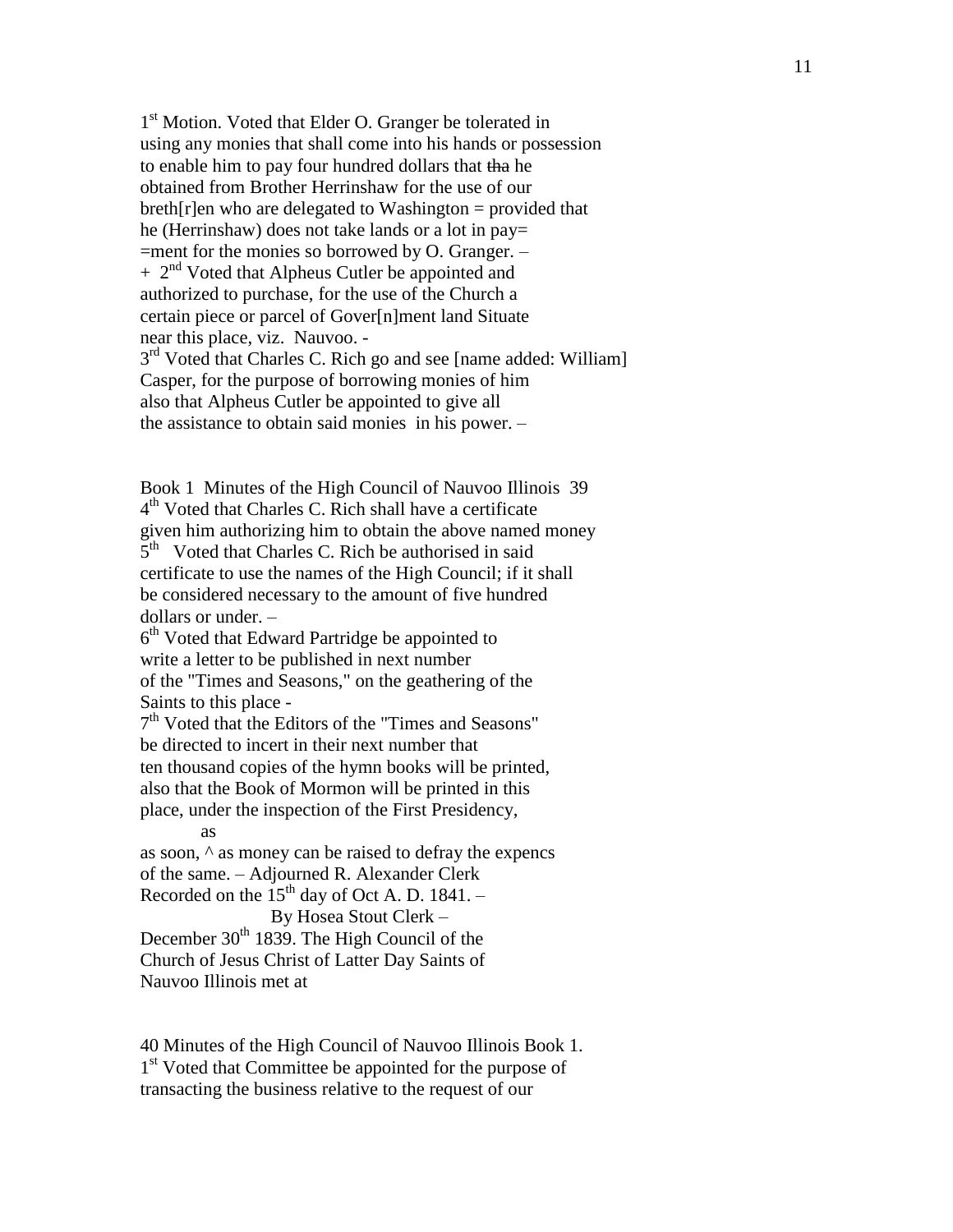Brethren in Washington City. – 2<sup>nd</sup> Voted that Alonson Ripley be committy-man to transact the business on the other side of the river relative to the present affair. – 3<sup>rd</sup> Voted that Seymoure Brunson and Charles C. Rich be Committy -men to transact the business in Quincy and the regions round about, relative to the present occasion. – 4<sup>th</sup> Voted that Zenos H. Gurley be Commity--man to transact our business at Mc Comb. – 5<sup>th</sup> Voted that Pres<sup>t</sup> Hyrum Smith, Bishop E. Partridge, and Bishop Vinson Knight be Councellors to instruct the Brethren coming to this place relative to the present affair. – Recorded on the  $18<sup>th</sup>$  day of October 1841. By Hosea Stout Clerk. - January the  $5<sup>th</sup> 1840$ . – The High Council of the Church of Jesus Christ of Latter Day Saints of Nauvoo Illinois met in Council

1<sup>st</sup> Voted that Elder O. Granger and Stephen

Minutes of the High Council of Nauvoo Illinois Book 1 41 Markham be appointed committy -men to Settle a difficulty that seems to exist between Elders Wandle Mace, Reynolds Cahoon, and Brother George W. Rogers and report the Same to the High Council of the Church of Jesus Christ of Latter Day Saints in Nauvoo Illinois Adjourned till 12<sup>th</sup> Ist'

Recorded on the  $9<sup>th</sup>$  day of January 1842. – By Hosea Stout Clerk.

January the  $8<sup>th</sup> 1840$ . The High Council of the Church of Jesus Christ of Latter Day Saints met in Nauvoo Illinois. –

1<sup>st</sup> Voted that we make a mortguage on lands in Iowa Teritory to Brother Isaac Davis for money loaned also a note of hand Signed by the High Council of the Church of Jesus Christ of Latter Day Saints at Nauvoo Illinois to be presented to the effect the above loan (if needful) furthur - =more a delegate to be sent to Br Davis with the mortguage and note to effect Said loan. – 2<sup>nd</sup> Votes that there be a letter, immediately, written to Br. Seymoure Brunson at Springfield authoris =ing and directing him to make loans of all monies possible for the relief of the poor Saints. –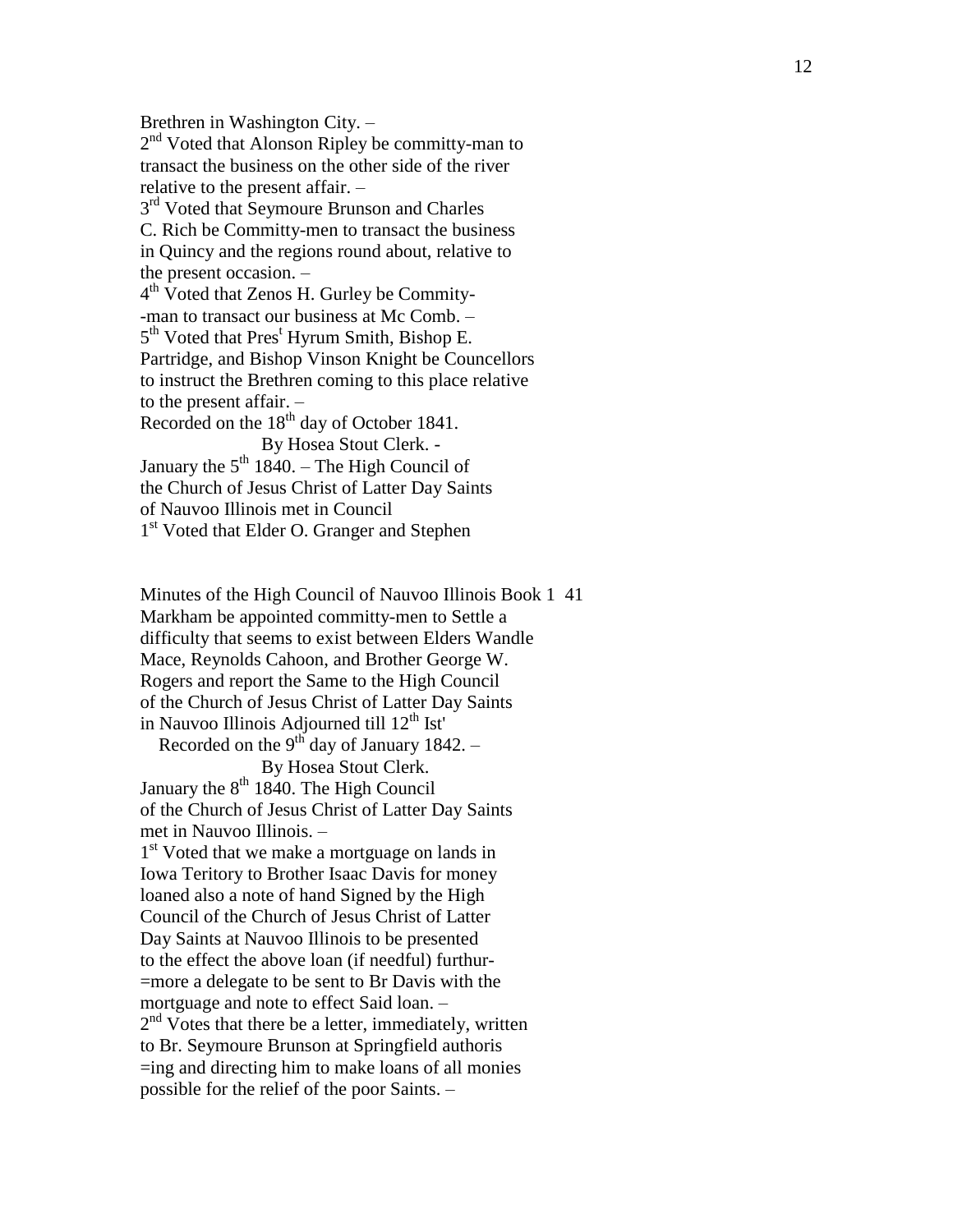<sup>42</sup> Minutes of the High Council of Nauvoo Illinois BOOK. 1. 3 3<sup>rd</sup> Voted that Brother Oliver Olney be appointed and authorised to receive such subscriptions as Bis= =shop Knights holds in his hand. – 4<sup>th</sup> Voted that Bishop Knights be directed to deliver over Such subscriptions to Br Olney. – 5<sup>th</sup> Voted that the eighteen dollars obtained by Br Zenos H. Gurey be given into the hands of Elder Henry G. Sherwood. – 6 th Voted that Thomas Grover be committy -man to transact buisness in this place and round -about relative to the present occasion. – 7<sup>th</sup> Voted that each one of the committy-men have an extract or copy of the letters from our Brethrten in Washington Congress. -8 " Voted that Edward Partridge be appointed to draft an instrument of writing authorising each commtty -man to obtain monies for the relief and benefit of the Church of Jesus Christ. – 9<sup>th</sup> Voted that H. G. Sherwood be appointed to make every discovery possible of all such persons as has been tresspassing on the Church by cutting certain timbers wrongfully and unjustly and to bring all Minutes of the High Council of Nauvoo Illinois Book 1 43

Such before the authorities of the Church. Adjourned. Recorded on the  $9<sup>th</sup>$  day of January 1842. By Hosea Stout Clerk. — January the  $12^{th}$  1840. – The High Council of the Church of Jesus Christ of Latter Day Saints of Nauvoo met at O. Granger's. 1<sup>st</sup> A Charge has been prefered against George W. Harris by Brs Annis and Fuller which Charge is posponed for trial till Brother Joseph Smith jr shall be present. — 2<sup>nd</sup> The above Charge is dropped, by Br Fuller the amount of money being paid, by the voice of the Council and charged to Joseph Smith Jr and the parties reconciled to each other. —  $3<sup>rd</sup>$  A memmorial to go before Congress by a delagate, after (it was) asigned by the brethren was read – the sending said memmorial and delagate was disapproved by the Council. – Adjourned. –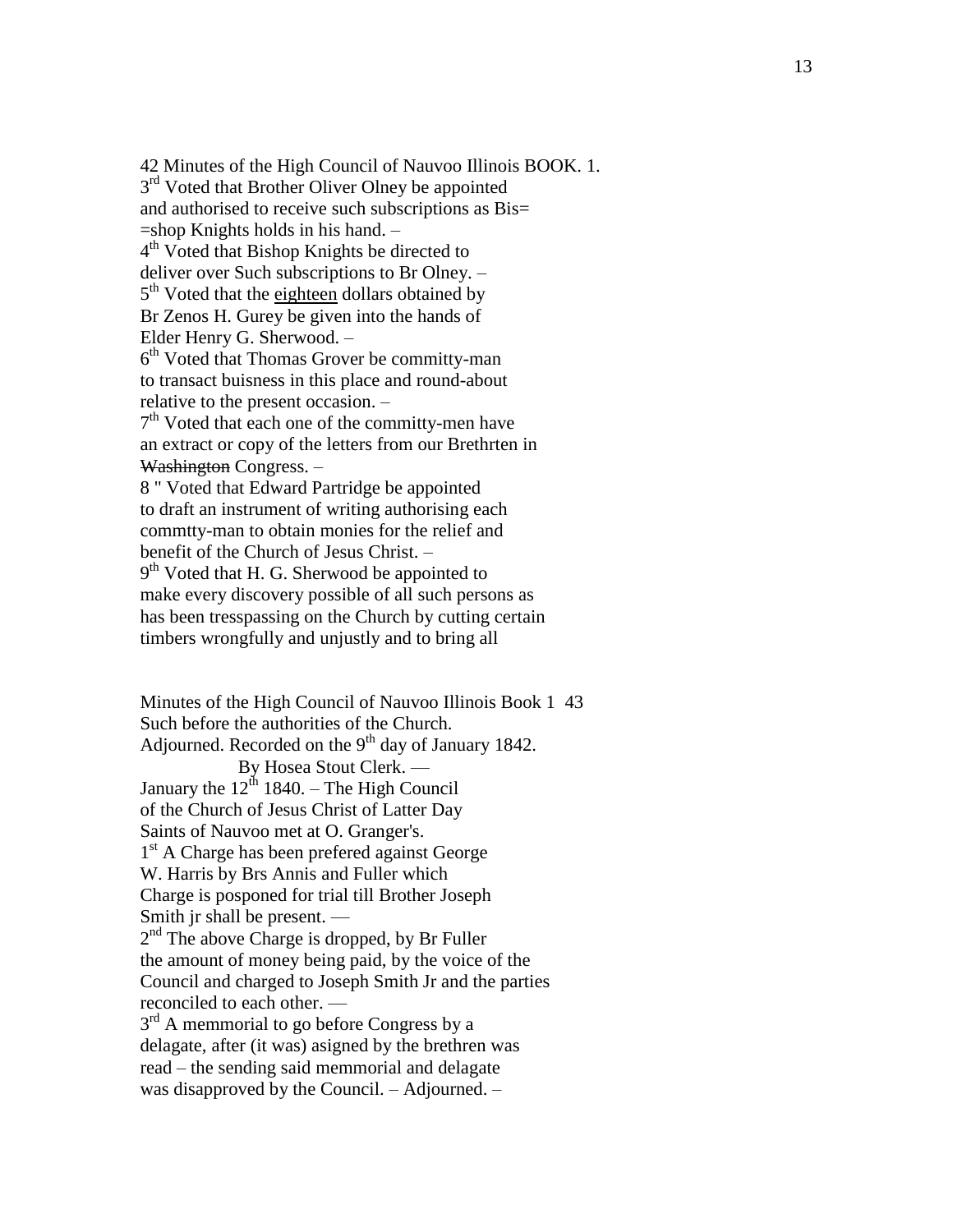Recorded on the 12 day of January 1842 By Hosea Stout Clerk. — January 19<sup>th</sup> 1840 The High Council of the Church of Jesus Christ of Latter Day Saints

44 Minutes of the High Council of Nauvoo Illinois BOOK 1 of Nauvoo met at Elder O. Gangers. – 1<sup>st</sup> Elder Charles C Rich reported that he had obtained a loan of <u>five hundred</u> dollars of Isaac Davis on mortg= =auged Security of lands for six months as directed in former meetings of this Council.  $2<sup>nd</sup>$  It was voted – the expense of recording Said mortga =uge be paid by the said Church 3<sup>rd</sup> Whereas a note of <u>five hundred</u> dollars was made by this Council to Isaac Davis – It is voted that note Elder Rich return said  $\wedge$  to this Council – It is this day vote it done & by  $\land$  order of is burned – also certain credentials authorizing Elder Rich to loan monies are also returned & burned by order of this Council. 4<sup>th</sup> It is voted that the above named <u>five hundred</u> dollars be placed in the hands of Elder O Granger to be disposed of by the Council of Pres<sup>t</sup> Hyrum Smith to according ^ the intention for which it was obtained 5 Voted that a City Lot in Nauvoo be donated to Br James Hendrix and that a Committee of three viz: C. C. Rich, Thomas Grover, & Tarlton Lewis be appointed a committee to build a house for James Hendrix on the aforesaid Lot. –

see over

Minutes of the High Council of Nauvoo Ill book 1 45 6 Voted that a City Lot in Nauvoo be donated to Father Joseph Knight and that the same Comty that is appointed to build a house for James Hendrix be also a Comty to build one for Father Knight immediately after having built James Hendrix's house. – Adjourned H. G. Sherwood Clerk pro. tem. Recorded on the  $22<sup>nd</sup>$  day of January 1842 – By Hosea Stout Clerk. — February 2<sup>nd</sup> 1840 The High Council of the Church of Jesus Christ of Latter Day Saints of Nauvoo met at O. Grangers. –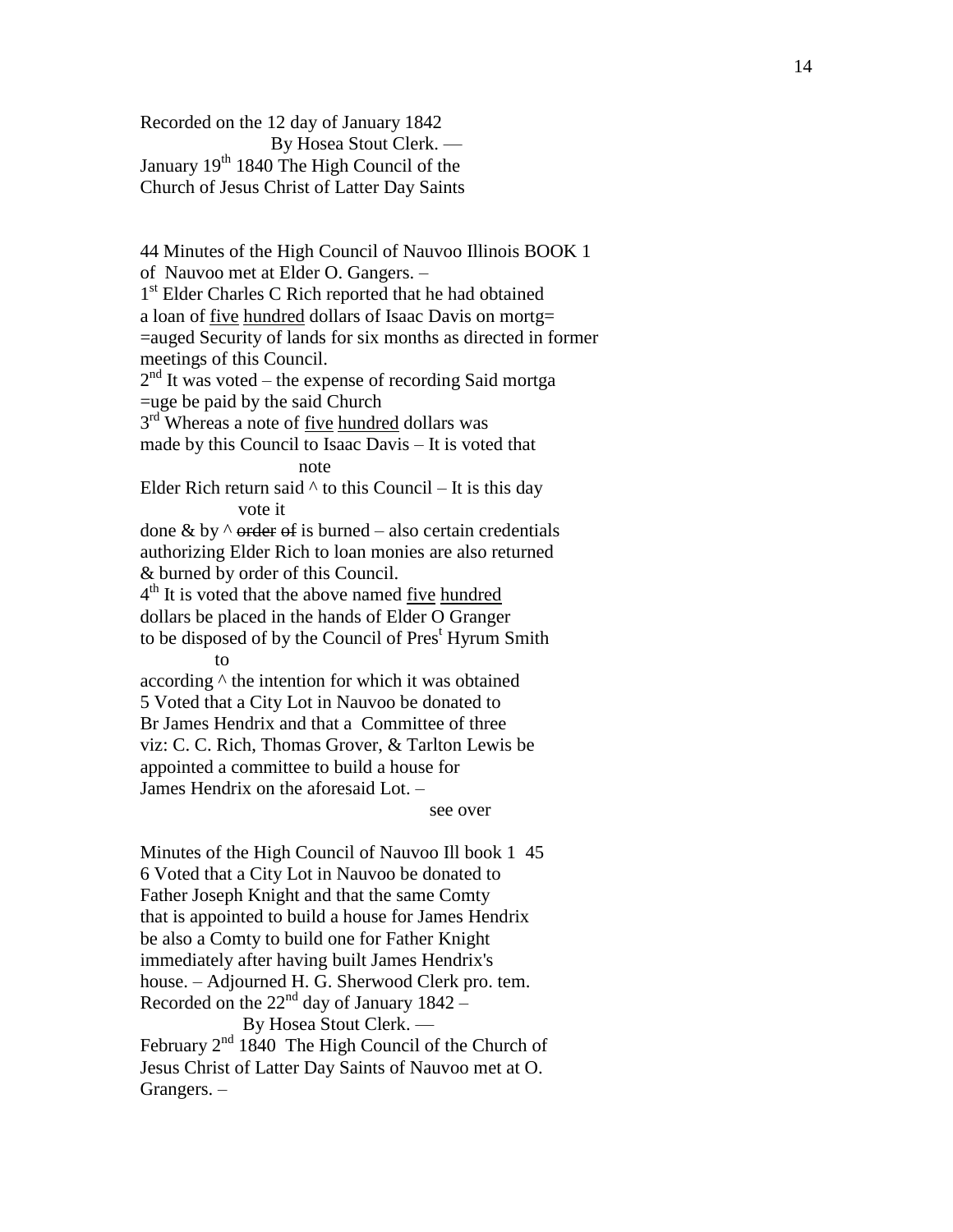1<sup>st</sup> The case of Brother Francis G. Bishop was taken up and reconsidered (which case had been appealed from the Seventies) who hitherto had been suspended by a decision of the Quorum of seventies.

2<sup>nd</sup> Voted that two only speak on the present case pending who were Samuel Bent & David Dort. –

that

 $3<sup>rd</sup>$  Voted  $\wedge$  the former suspension be null and void & consid= =ered illegal with regard to F. G Bishop, because he was a High Priest – that he be restored & placed immediately under the care of the High Priest -hood – that this be published in the "Times & Seasons" and that he have a certificate to that amount, to be written by H. G. Sherwood. —

46 Minutes of the High Council of Nauvoo Illinois Book 1. 4<sup>th</sup> Votes that the money which is in the hands of Alpheus Cutler be delivered over in the hands of this Council & to be in the care of Samuel Bent for the purpose of liquidating certain debts, in part, Viz: At Washington \$50-00, to John D. C. Davis \$20.00, For lumber \$100.00, the remainder for the disposal of the High Council. — 5<sup>th</sup> Voted that Alpheus Cutler & Samuel Bent be permitted & authorised to make a loan of certain money not to exceed Sixteen. dollars for the benefit of the Church. Adjourned till 2 o'clock  $9<sup>th</sup>$  Ins<sup>t</sup> Recorded on the  $29<sup>th</sup>$  day of January A. D. 1842. – By Hosea Stout Clerk. – February the  $9<sup>th</sup> 1840$ . – The High Council of the Church of Jesus Christ of Latter Day Saints of Nauvoo. met in council at O. Grangers. – 1<sup>st</sup> Voted that this Council receive Sixteen dollars 12½ cents of John A. Hicks & pay the same over to Br John Slingerland to be paid again to J. A. Hicks on the day April Sixth  $\wedge$  of  $\wedge$  proximo Adjourned. Recorded on the 29<sup>th</sup> day of January A. D. 1842. By Hosea Stout Clerk. – February the  $23<sup>rd</sup> 1840$ . - the High Council of the church of Jesus Christ of Latter Day Saints of Nauvoo

Minutes of the High Council of Nauvo<sup>[o]</sup> Illinois Book 1 47 Ilinois met at Oliver Grangers. –

1<sup>st</sup> Voted that H. G> Sherwood pay \$5.00 to Br. Fisher 2<sup>nd</sup> O. Granger reported that Samuel Bent had paid

\$5.00 to him on account  $D/C$ . Davis – also \$0.87 $\frac{1}{2}$  cents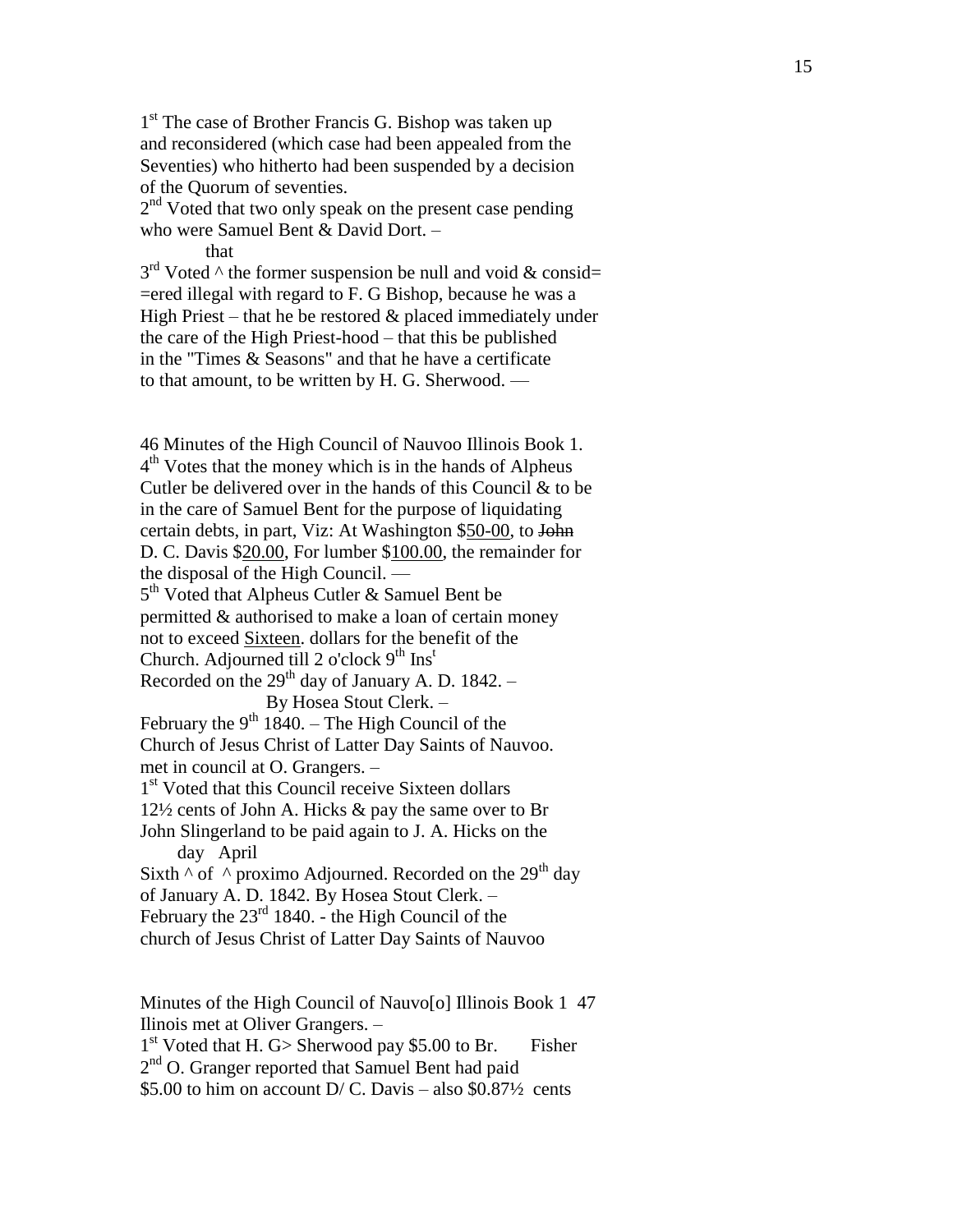for John Slingerland which, with \$16.12½ cents received heretofore of J. A. Hicks has been paid to J. Slingerland  $\&$ endorsed on S. Rigdon's & G. W. Robinson's note it being \$20.00.

3<sup>rd</sup> Voted that the notes given into the hands of Bishop E. Partridge, by certain individuals, by consecration for the Lord's House in Far West be returned to the Same by him. —

 $4^{\text{th}}$  Voted that Bishop E. Partridge bring forward such papers as he may deem necessary to put into the hands of this council. — Adjourned. – Recorded on the 29<sup>th</sup> day of January AD. 1842.

By Hosea Stout Clerk

March the  $1<sup>st</sup> 1840$ . - The High Council of the church of Jesus Christ of Latter day Saints of Nauvoo Illinois met in council at O. Granger's<br>1<sup>st</sup> A charge was prefered against Randolph Alex= =ander by William Law – but upon the advice of

48 Minutes of the High Council of Nauvoo Illinois Book 1 President Joseph Smith jr it was laid over till the next meeting of the council - that the parties may have a chance to settle their own difficulty according to the Laws of the Church. —  $2<sup>nd</sup>$  A charge had been sustained against B[r] John Lawson by Harlow Redfield in Pike County Ill and John Lawson was disfellowshiped after which he appealed to this council. Harlow Redfield appear[e]d but John Lawson not being present it was Voted that the case be laid over untill he have a chance to be present & have a fair investigation 3<sup>rd</sup> That S. Edwards like wise had and appealed case from the same place and at the same time which was voted that he also have a chance to be present at the investigation of his case. 4<sup>th</sup> Voted that Br Is Ishom have a Lot given or granted him in Nauvoo Illinois in full pay= =ment of certain orders that were given into the hands of Bp. E. Partridge now in the hands of this Council, amounting to \$900. 5 Voted that Bp E. Partridge do & shall have given into the hands of the Presidency

Minutes of the High Council of Nauvoo Illinois Book 1 49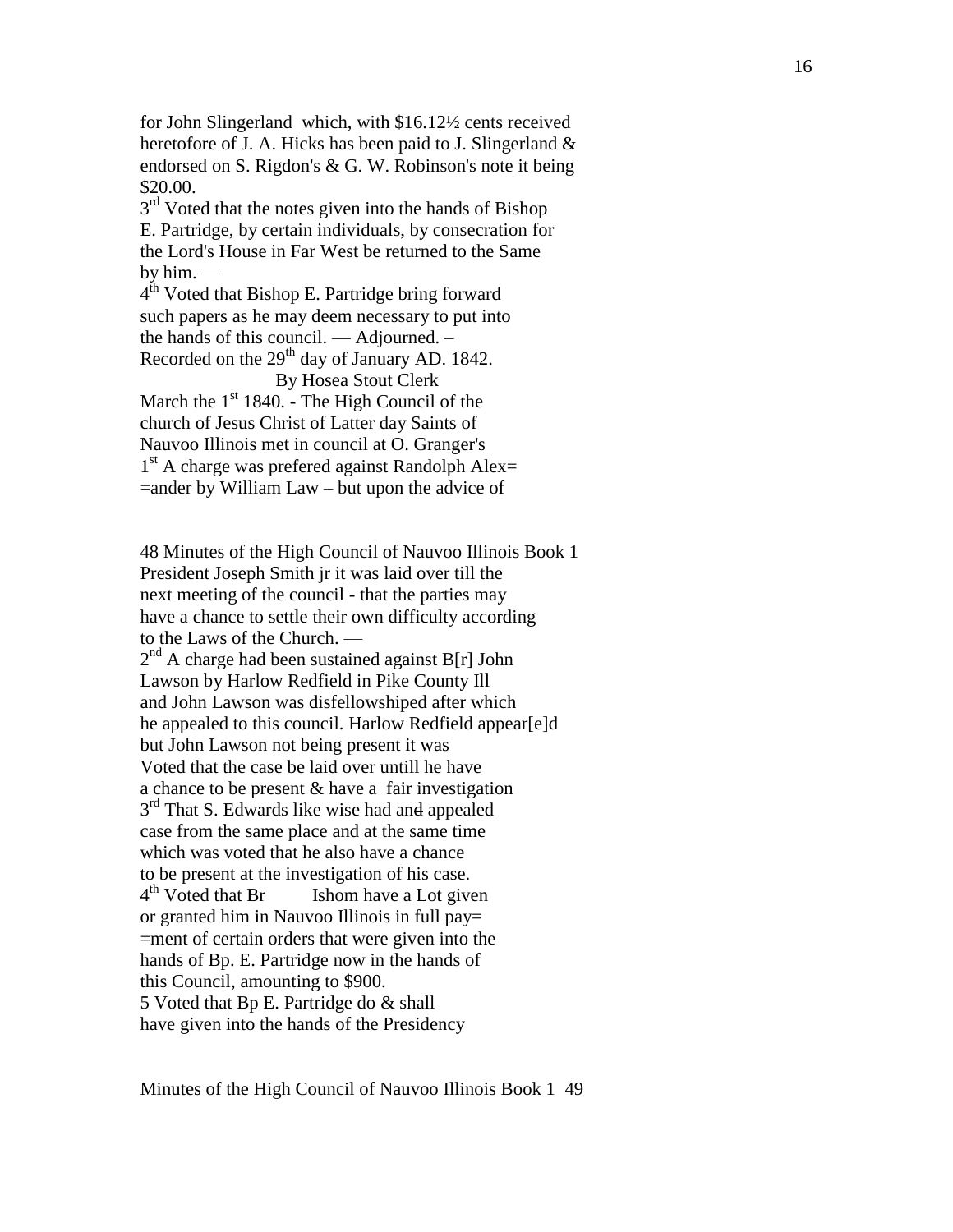certain notes, orders, & receipts which he has formally held. Adjourned till 2 o'clock  $8<sup>th</sup>$  Ins<sup>t</sup> Randolph Alexander Clerk Recorded on the  $1<sup>st</sup>$  day of February AD 1842 By Hosea Stout Clerk March  $8<sup>th</sup>$  1840. The High Council of  $\Theta$ f the Church of Jesus Christ of Latter Day Saints of Nauvoo, Illinois met at O. Granger's. 1<sup>st</sup> Ran Alexander Randolph Alexander informed the Council that he wished to be exhonerated from the office of Clerk for this Council in consequence of the weakness of his eyes. 2<sup>nd</sup> On motion of C. C. Rich, Hosea Stout was appointed Clerk pro. tempon of the High Council in the place of R. Alexander [unclear word] 4<sup>th</sup> A charge was prefered against David W. Rogers by Joseph Smith, jr. for unchristianlike conduct which was refered to George W. Harris, David Dort and Thomas Grover, who were to labor without him and report the same to the council. 5 A letter to Edward Partridge, from John Whitmer of Caldwell County Missouri, containing proposals concerning a mortgague on certain lands, held by E. Partridge, in Caldwell County Missouri, was presented to the council by Joseph Smith jr for their advice where upon it was voted that he (E Partridge[)] should not accept of said proposals.

50 Minutes of the High Council of Nauvoo Illinois Book 1  $6<sup>th</sup>$  Voted that  $[-]$  Peter Hawes be appointed to negotiate a loan of one thousand dollars, to be paid to William White on certain lands. -

7<sup>th</sup> Voted that the Council purchase the horses, waggon, and harness belonging to George W. Harris - and that the horses are purchased for the use of the Ferry Boat and that the waggon and harness be for the use of President Joseph Smith jr. - and that G. W. Harris be assisted to pay a debt of \$25. to Amos Davis if he cannot other wise pay it himself and that \$30. be canselled which he owes to President Joseph Smith jr Adjourned. Hosea Stout Clerk pro tem. Recorded on the  $7<sup>th</sup>$  of February 1842 by Hosea Stout Clerk March 15, 1840. The High Council of the Church of Jesus Christ of Latter Day Saints of Nauvoo Illinois met at O. Grangers

> 1<sup>st</sup> The charge against D. W. Rogers was again taken up but it was laid over for trial till the  $29<sup>th</sup>$  inst.

2<sup>nd</sup> Voted that a committee of three be appointed to

Superintend the affairs of the Ferry.

3 Voted that the above committee consist of the First Presidency of the Church of Jesus Christ. Adjourned

Hosea Stout Clerk pro tem.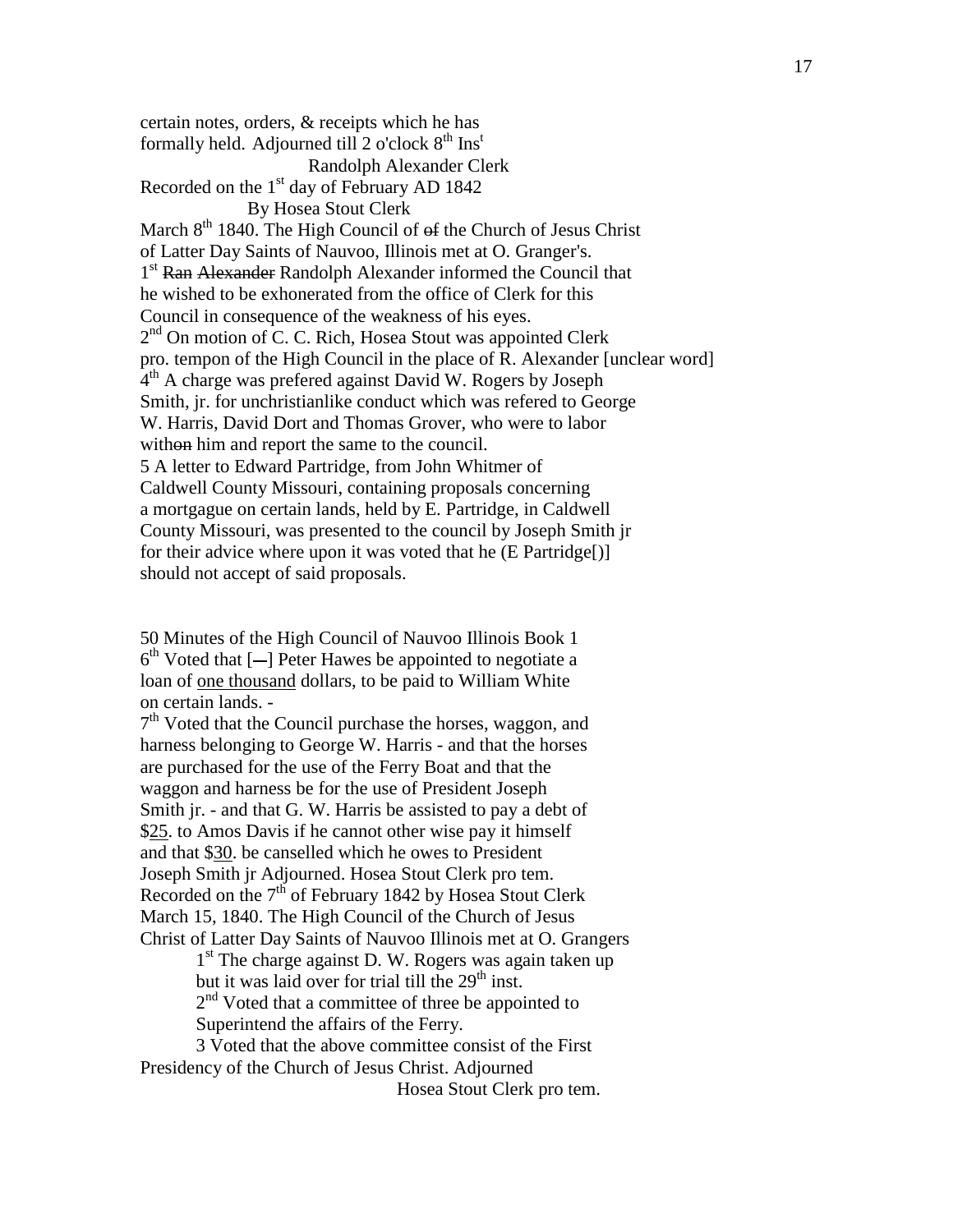Recorded on the  $7<sup>th</sup>$  day of Febr 1842 by Hosea Stout Clerk [Note: on left side of page 50 near the bottom: Page 49, 52]

Minutes of the High Council of Nauvoo Illinois Book 1 51 March the  $16<sup>th</sup> 1840$ . The High Council of the Church of Jesus Christ of Latter Day Saints of Nauvoo Illinois at J. Smith jr's 1<sup>st</sup> Prayer by Hyrum Smith. Resolution  $2<sup>nd</sup>$  That a letter be directed to Elias Higbee at of Washington City, approving  $\wedge$  the measures which he is now taking Resolution 3<sup>rd</sup> That Alonson Ripley, Seymoure Brunson, Charles C. Rich, Francis M. Higbee, Stephen Markham, Henry G. Sherwood, Lyman Wight, Thomas Grover, King Follett, Tarlton Lewis, Amanda Smith, Isaac Laney, Sister Merrick, Edward Partridge, Lyman Leonard, Samuel Bent, Parley P. Pratt, Chapman Duncan, Porter Rockwell, Thorrett Parsons, Smith Umphry, John M. Burke, Harvey Redfield, Erastus Snow, George A. Smith, Ellis Emes, Olive Emes, William Seely, Rebecca Judd, William Chaplin, Dr. Isacc Galland, Heber C. Kimball, Ira S. Miles, Alma Smith, Elias Smith, Oliver Olney, &

Zebediah Robinson Sidney Rigdon, ^ Hyrum Smith have their names sent to Elias Higbee, at the City of Washington, that he may order subpoenas for them, as witnesses in the suit now before Congress, by the Church of Latter Day Saints, against the State of Missouri, for a redress of grievances

52 Minutes of the High Council of Nauvoo Illinois Book 1 Resolution 4<sup>th</sup> That Robert B. Thompson write the above letter and names to Elias Higbee at Washington City Adjourned. Alonson Ripley Clerk Pro. tem. Recorded on the  $8<sup>th</sup>$  of Feb. 1842 by Hosea Stout Clerk March the  $22<sup>nd</sup> 1840$ : The High Council of the Church of Jesus Christ of Latter Day Saints of Nauvoo Illinois met at

## $^{\wedge}$  O. Grainger's. –

1<sup>st</sup> Voted that Henry G. Sherwood continue, manager of the house formerly owned by James Mulholand dec<sup>d</sup> and that he procure the same for the use of his widow as soon as practible.

 $2<sup>nd</sup>$  Voted that the money held by Samuel Bent, amounting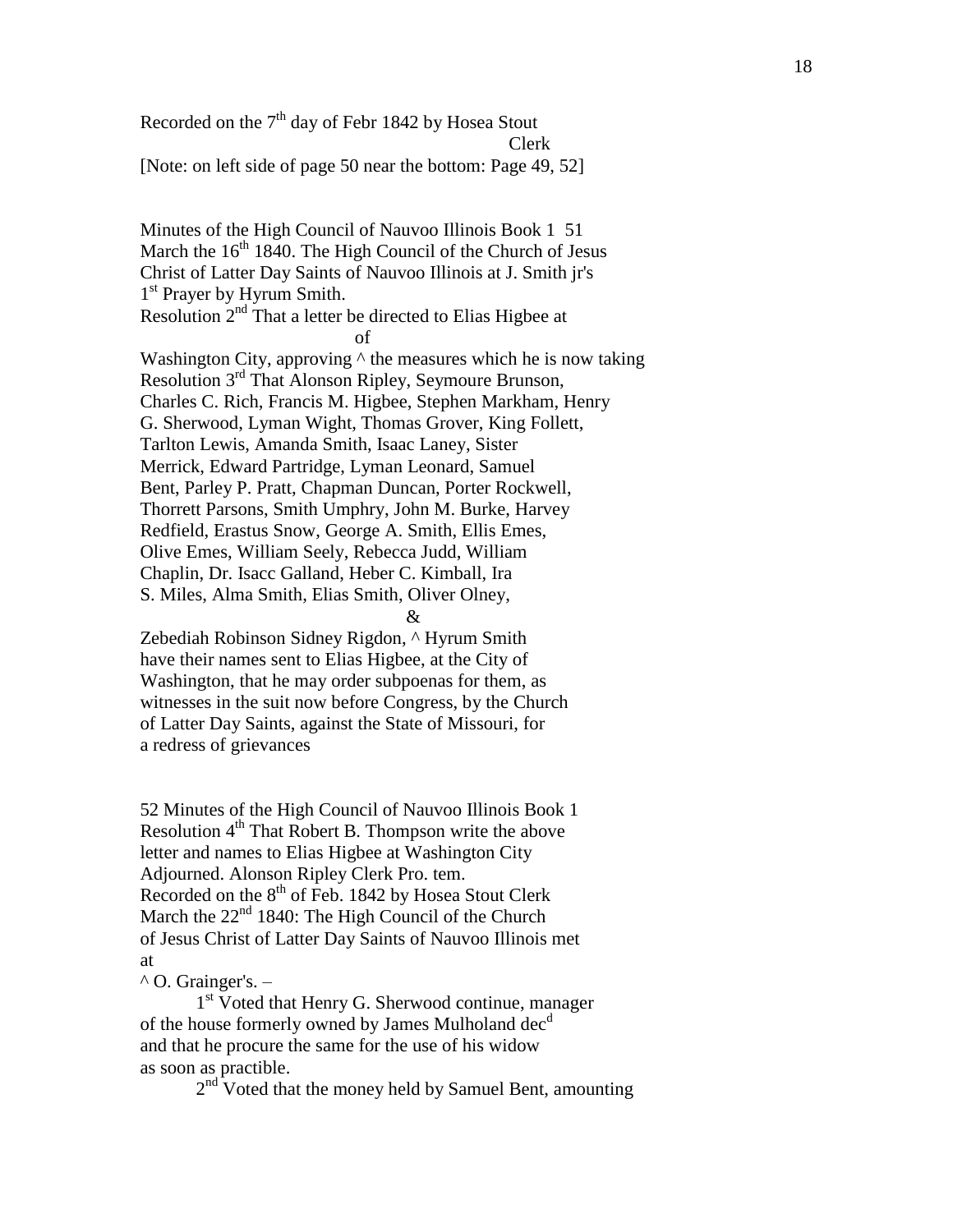to  $48$  dollars. be reserved by him & paid to Murry Seaman when directed by the High Council. Voted that Alpheus Cutler & Jabez Durfee, the commi -ttee, for the building of the School House, be settled with. relative to the funds put into their hands for the building of the said House, as soon as it can be attended to. Adjourned Hosea Stout Clk pro tem.

Recorded on the 8<sup>th</sup> February by Hosea Stout Clerk-March the  $29<sup>th</sup> 1840$  The High Council of the Church of Jesus Christ of Latter Day Saints of Nauvoo Illinois met the house of O. Granger's [Note: on left side of page 52 at three locations: P. 35.; Page 53.; P 28, 31, 33. 35. 55]

# 53

1<sup>st</sup> Voted that C. C. Rich answer a letter from Daniel Bliss, to the High Council, requesting their advise relative to his moving to Ohio, and that he be refered to the council given in the Second number of the "Times & Seasons" on that subject and that if he move he must do it without the further influence of the High Council.

2<sup>nd</sup> The charge against David W. Rogers was brought up and no one appearing against him to sustain it he was acquited of all the accusations brought against him

3 Samuel Bent reported that he had paid \$20 dollars Murry Semans for which he had a receipt from him and which act was accepted by the Council

who of Murry Seaman and received the receipt  $\wedge$  for said money of S. Bent, amounting to \$28 dollars, be paid to Murry Seman on demand and that he take his reciept for the Same. And, also, that Alpheus Cutler pay ten dollars; and H. G. Sherwood pay five dollars, which is coming from them to Murry Seman, as soon as, they can obtain it and also take his reciept for the Same.

5<sup>th</sup> Voted that the clerk of the High Council

keep a record of all the minutes of the Council in [Note: on left side of page 53 at three locations: Page 47, 50; Page 52; Page 49]

54 Minutes of the High Council of Nauvoo Book 1 a book while he acts as clar clerk: And that Henry G. Sherwood compile all the minutes of the Council prior to that time. – Adjourned. Hosea Stout Clerk Pro tem. Recorded on the 9<sup>th</sup> of Feb 1842 by Hosea Stout Clerk April the  $6<sup>th</sup>$  1840. The High Council of the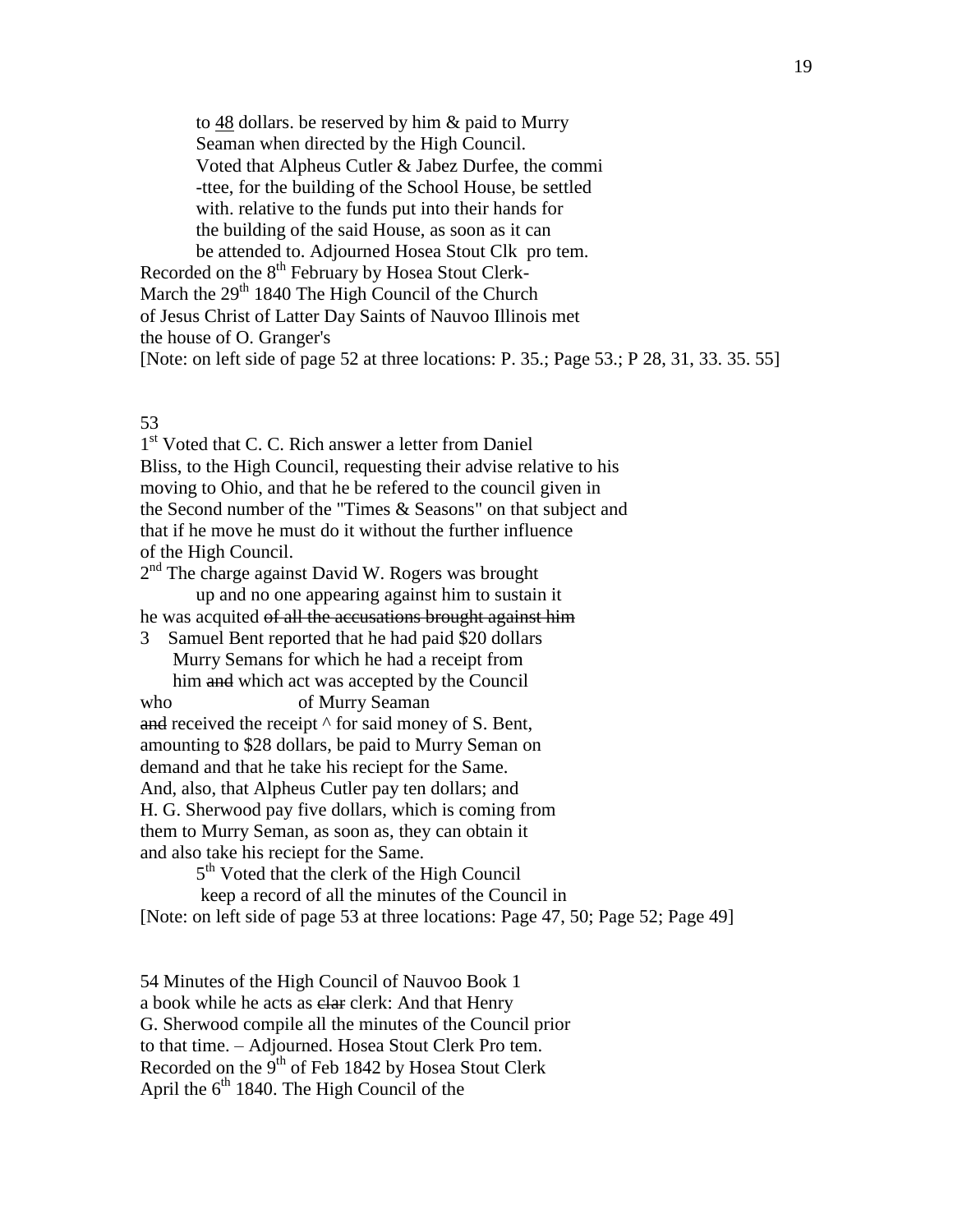Church of Jesus Christ of Latter Day Saints of Nauvoo Illinois met at the stand for the General Conference. 1 John Carroll made application to the Council for them to debt, discharge a  $\land$  due him from the Church, amounting to \$52. 25 cents. He also stated that he wished to have it off-set against a debt due Jacob Gates, from him, of the same amount(i . E) if that demand could be cancelled with Gates it would satisfy him for his demand. 2<sup>nd</sup> On Motion it was voted that Samuel Bent, should see Jacob Gates & make arrangements with him to that effect , provided he would accede to it. Adjourned . Hosea Stout Clerk pro. tem. Recorded on the 14<sup>th</sup> 18 of Febr. 1842 by Hosea Stout Clk April  $12<sup>th</sup>$  1840 The High Council of the Church of Jesus Christ of Latter day Saints of Nauvoo Ill met in council at the house of J. Smith jr. 1 A charge was prefered against Alonson Ripley by

Minutes of the High Council of Nauvoo Book 1 55 Alva Keller for taking rails from his lot. After the matter had been explained by Pres<sup>t</sup> Joseph Smith jr. the charge was withdrawn.

2 " President Joseph Smith jr. spoke relative to Elder Oliver Graner's going to the East to settle some business transactions for the church, recomending that the Council should appoint some one to go with him. -

3<sup>rd</sup> On motion it was voted that Hyrum Smith go with O. Granger to assist him in the aforesaid buisness transaction. 4<sup>th</sup> Voted that Pres<sup>t</sup> Joseph Smith jr. make the necessary credentials for Oliver Granger and Hyrum Smith, concer= =ning their buisnes transactions in the East. -

 Adjourned. Hosea Stout Clerk Pro tem. - Recorded on the 14<sup>th</sup> February 1842 by Hosea Stout Clerk. April  $19<sup>th</sup> 1840$ . - The High Council of the Church of Jesus Christ of Latter Day Saints of Nauvoo Illinois met in council at the house of William Law . -

1. Voted that the house which Hyrum Smith now lives

## own

in be reserved for his ^ use and benefit.

# furnish the council with

# 2<sup>nd</sup> Voted that Jabez Durfee ^ make a bill of items of

been

all the expences which he has ^ to, on the school house, to be laid before the High Council. –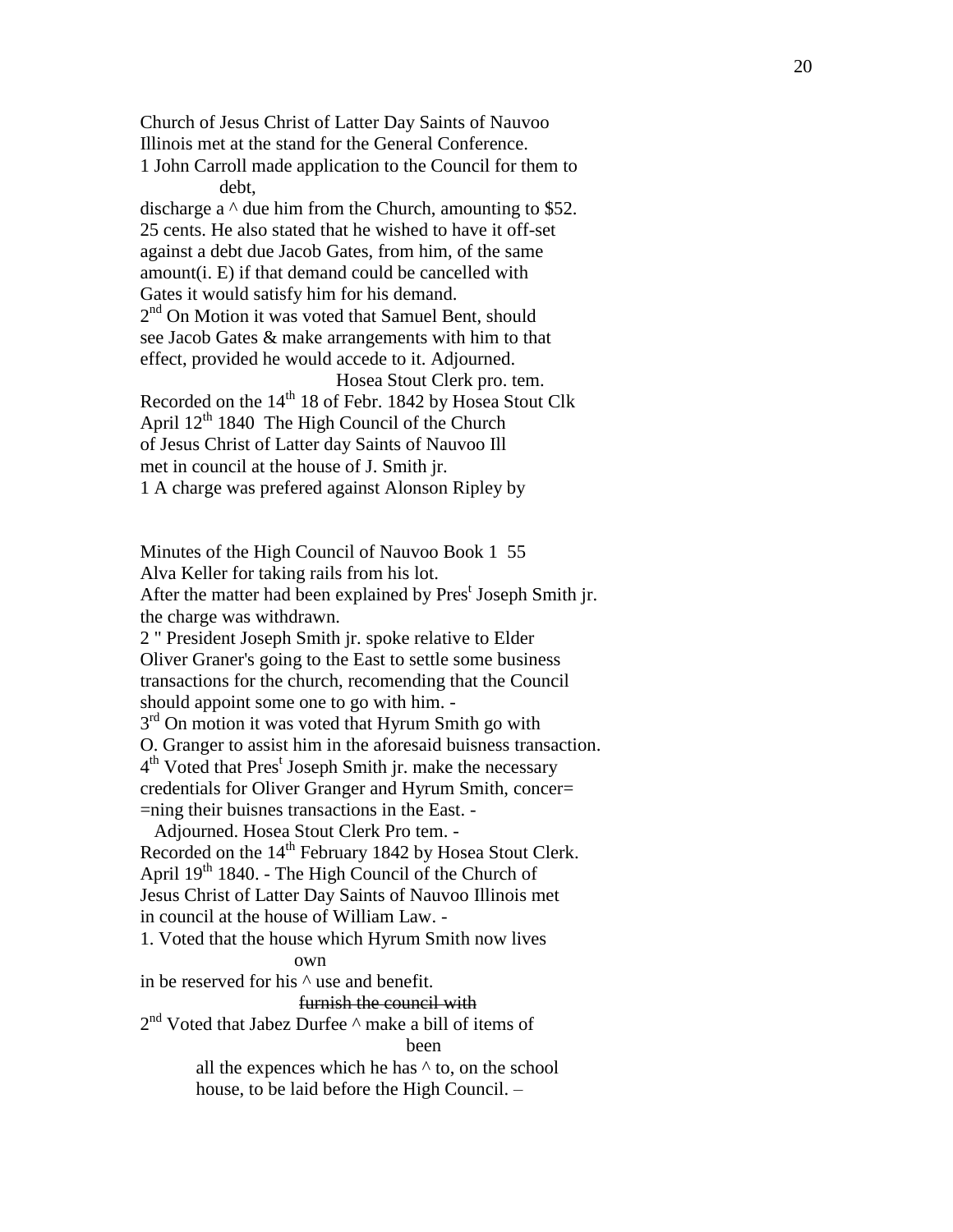[Note: on left side of page 55 at the bottom: Pages 28, 31, 33, 35, 52, 75]

56 Minutes of the High Council of Nauvoo Book 1 3<sup>rd</sup> A charge was prefered against John A Hicks by John P. Greene for slanderously accusing him of lying with out any cause or provication.

 4 th Voted that the trial above named be put off untill the  $2<sup>nd</sup>$  day of May next.

5<sup>th</sup> Voted that John P. Green make a report of his com= mittee-ship, while in Quincy Illinois, (for the relief of the poor) as touching debts involving on him and other matters, at the meeting of the next council. – 5<sup>th</sup> Voted that Bishop Vinson Knight be instructed to procure a horse for Br. Parrish. – t<sub>a</sub> a control de la control de la control de la control de la control de la control de la control de la control de<br>En 1918, en 1918, en 1919, en 1919, en 1919, en 1919, en 1919, en 1919, en 1919, en 1919, en 1919, en 1919

 $6<sup>th</sup>$  Voted that the Council hereaf^er meet at the office of Pres<sup>t</sup> Joseph Smith jr every Saturday at 2 o'clock P. M. – Adjourned Hosea Stout Clerk Pro tem. Recorded February 14<sup>th</sup> 1842 by Hosea Stout Clerk -April 25<sup>th</sup> 1840 The High Council of the Church of Jesus Chris[t] of Latter Day Saints of Nauvoo Illinois met in council at the house of Pres<sup>t</sup> William Law

Elder J. P. Green, according to the decision of the

last council, made a report of his committee-ship while in Quincy Illinois, as touching debts involving on him and other matters, as: follows: [Note: on left side of page 56 at three locations: Page 59; Page 56; Page 56]

Minutes of High Council of Nauvoo Illinois Book 1 57 "Quincy May 1839 To save the committee of the Church at Quincy from being sued, I, in person became, responsible to Dr. H. Rogers for the sum of \$47.75 cents for ferrying the poor across the Mississippi river.

Also to Dr. R. N. Ralston for the sum of \$15.87 cts – for house rent for women whose  $[-]$  lawful protectors were shut up in jail or driven from their aid.

The former is now paid by myself, the latter remains to be paid and rests on my shoulders. I do pray the Coun= =cillors to consider the above report and repay the above amount to me, if they can in righteousness"

He further added - That there was also \$17.50 cents involving on him, due to Edward Partridge from the said committee of Quincy & Far West

2 On motion Resolve, that the  $[-]$  above report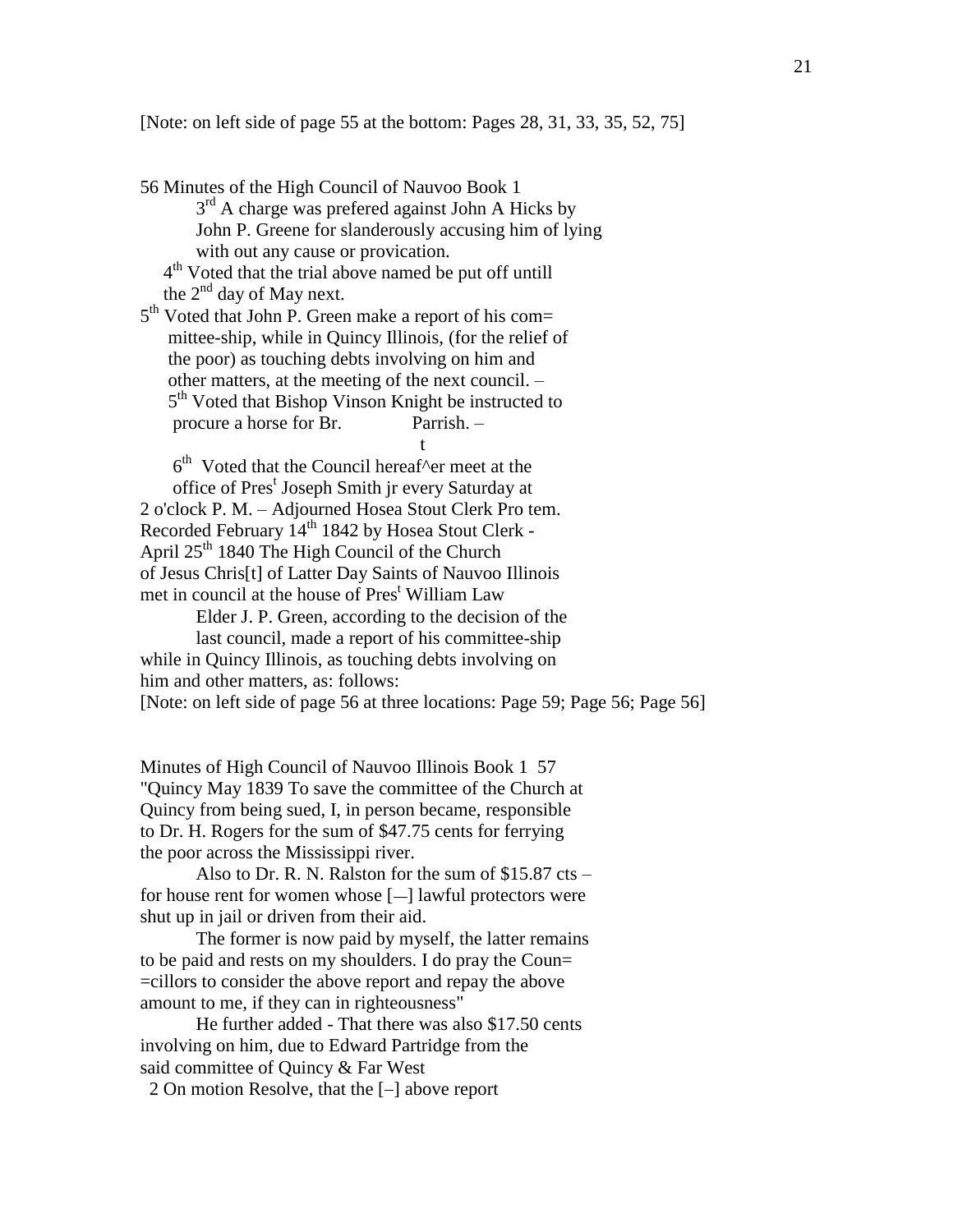be laid over for the present. until inquiry can be made concerning the property belonging to the above named committees of Quincy &Far West 3. On motion Resolve, That Thomas Grover be appointed to make inquiry concerning the property of said Committee of Quincy & Far West and see to having it applied to the liquidating the said debts

58 Minutes of the High Council of Nauvoo Book 1 involving on Elder J . P. Green and Bishop Edward Partridge. Adjourned Hosea Stout Clerk Pro. tem. May  $2^{\overline{nd}}$  1840 The High Council of the Church of Jesus Christ of Latter Day Saints of Nauvoo Illinois met in Council at the house of Pres <sup>t</sup> William Law 1. On motion – Resolved - That the rails formerly belonging to the City plot shall be applied as Bp Alonson Ripley and President Joseph Smith jr . see

shall  $\wedge$  proper and also that those who have unlaw-=fully taken any of the above mentioned rails shall restore the same or render a recompence for the same to the satisfaction of Bp Ripley and Pres<sup>t</sup> J. Smith jr.

 $2<sup>nd</sup>$  In as much as, H. G. Sherwood, C. C. Rich, & D . B. Huntington have been appointed a committee by a publick meeting of the Church at Nauvoo, to contract for the building of houses for some of the wives of the Twelve , it was — Resolve - That the y shall also contract for the fencing and ploughing of the lots on which the houses are to be built and that the labor be paid in town lots in Nauvoo according to the

Minutes of the High Council of Nauvoo Book 1 59 instructions of said committee for the building the houses in the first.

The charge against John A Hicks by John P. Green April  $19^{th}$  1840 was taken up. Six were appointed to speak on the case viz (3) L . D. Wilson, (4) Alpheus Cutler, (5) David Fulmer, (6) G . W. Harris, (7) Seymour Brunson (8) and Thomas Grover . J . A . Hicks objected to Elder T . Grover acting but his objections not being sufficient the Council decided that he should Stand in his place After the evidences were given (the charge being s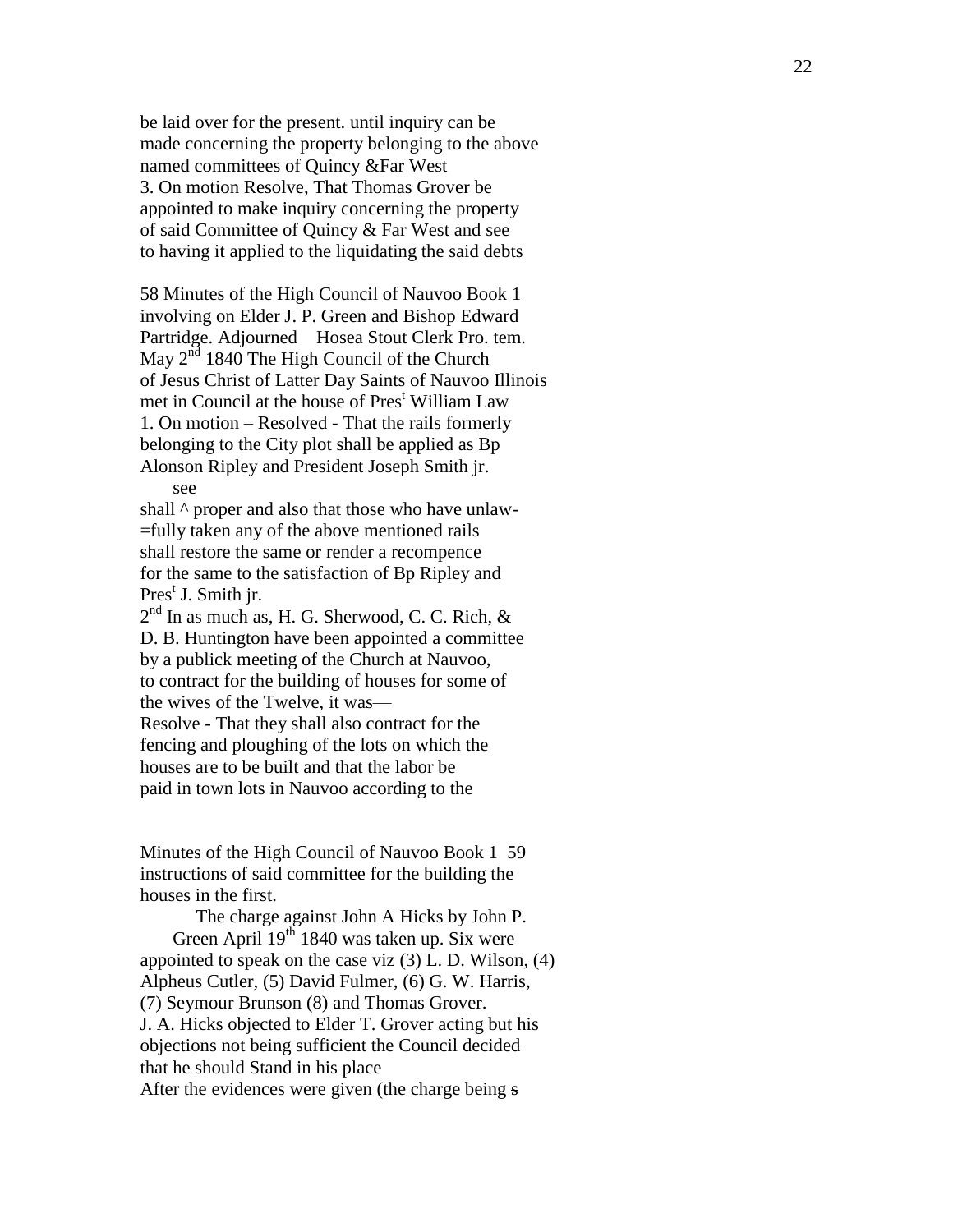sustained in part) the Council — Resolved - That John A. Hicks make a satisfactory confession to John P. Green for wrongfully assailing his character. and also that he publish a piece in the "Times & Seasons" stating that in consequence of a different arrangement made by the parties donating the horse , (about which he accused him of lying) unknown to J. P. Green, he (J A Hicks) wrongfully accused him of lying and that he further state that he is sorry for what he has done

After which decision of the Council J. A. Hicks [Note: At the top left side of page 59 is writtgen: Page 56]

60 Minutes of the High Council of Nauvoo Book 1 made the necessary satisfaction to J . P. Green and agreed to publish a piece in the "Times & Seasons " according to the decision of the Council Adjourned

 Hosea Stout Clerk pro tem. June  $12<sup>th</sup> 1840$  - The High Council of the Church of Jesus Christ of Latter Day Saints of Nauvoo , Illinois met in council at the office of Joseph Smith jr

1. It was Resolved - That the Council procure goods from William Law's store , not exceeding \$50, for the relief of Alpheus Cutler; that he may be enabled to carry on the building of the School house and the same to be charged to his account for Adjourned. Hosea Stout Clk pro. tem. June 20.<sup>th</sup> 1840. The High Council of the Church of Jesus Christ of Latter Saints of Nauvoo Illinois met in council at the office Joseph Smith jr. -

1. A memorial was presented to the council, by Elder R. B. Thompson, from President Joseph Smith jr. praying that the Council would relieve him from the temporalities of the Churc h

Minutes of the High Council of Nauvoo Book 1 61 which he necessarily had to engage in, In order that a location might be effected for the geathering of the saints. -

 That he felt it his duty to engage, more particular  $=$ ly, in the spiritual welfare of the Saints  $\&$  also, to the translating of the Egyptian Records - the Bible -  $\&$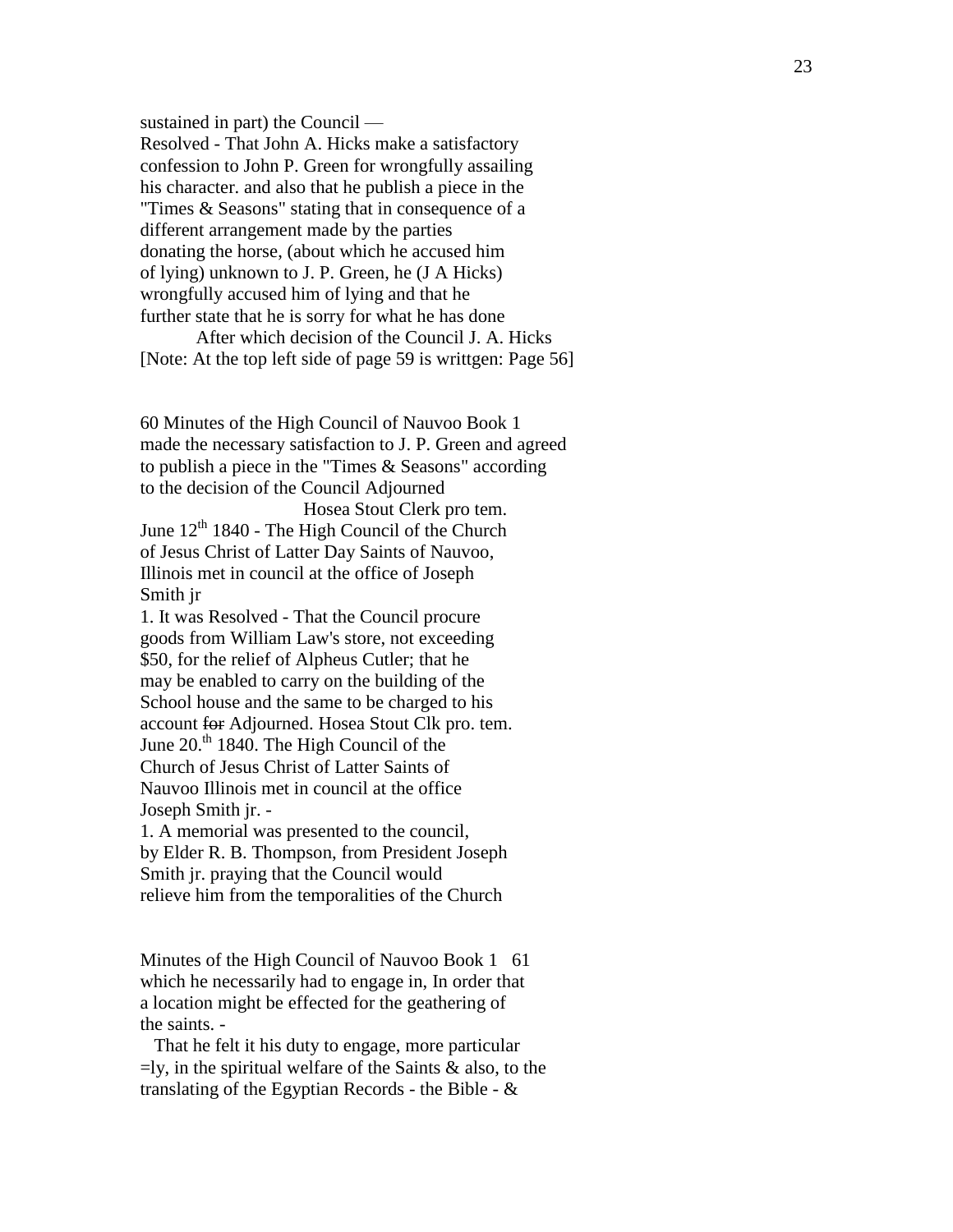wait upon the Lord for such revelations as may be suited to the condition & circumstances of the Church.

That in order to relieve him from the anxiety and troubles necessarily attendant on business transactions, they would appoint some one to take charge of the City Plot & attend to the buisness transactions which have heretofore rested upon him

That when he is relieved from such temporal duties he would have no means of support whatever & requested that some one might be appointed to see that all his necessary wants are provided for as well as sufficient means or appropriations for a he was a strategies of the strategies of the strategies of the strategies of the strategies of the strategies of the strategies of the strategies of the strategies of the strategies of the strategies of the strategies of t

clerk or clerks which ^ may require to aid him in his important work.

The Council relieved President Joseph Smith jr according to thes request of the memorial and

#### 62

appointed H. G. Sherwood to take charge of the City Plot and act as clerk in that buisness and also to attend to the disposing of the remain =ing lots and the buisness transactions which have heretofore rested upon him

Alonson Ripley was appointed steward to see that all the necessary wants of the First Presidency be supplied, as well as, to provide sufficient means or appropriations for a clerk or clerks to aid Pres<sup>t</sup> J. Smith jr. in his important work. -

> Henry G Sherwood, for and in behalf of the Church, prefered a charge against Ebenezer

A. Black, for a course of fraudulent proceedings and conduct by him practized on said Church, relative to a town lot and lots in Nauvoo, commencing in falshood continuing in error & eventuating in unchristian-like conduct, done and conducted within the last twelve months Plead not Guilty - whereupon it was voted that 2 speak on each side to wit (9) Night (10) Huntington (11) Rich (12) Alonson Ripley pro tem. for Sherwood. The charge was fully [Note: On the left said of page 62 in the middle is written: "Page" with no page number]

Minutes of the High Council of Nauvoo Book 1 63 sustained after which it was decided that Ebenezer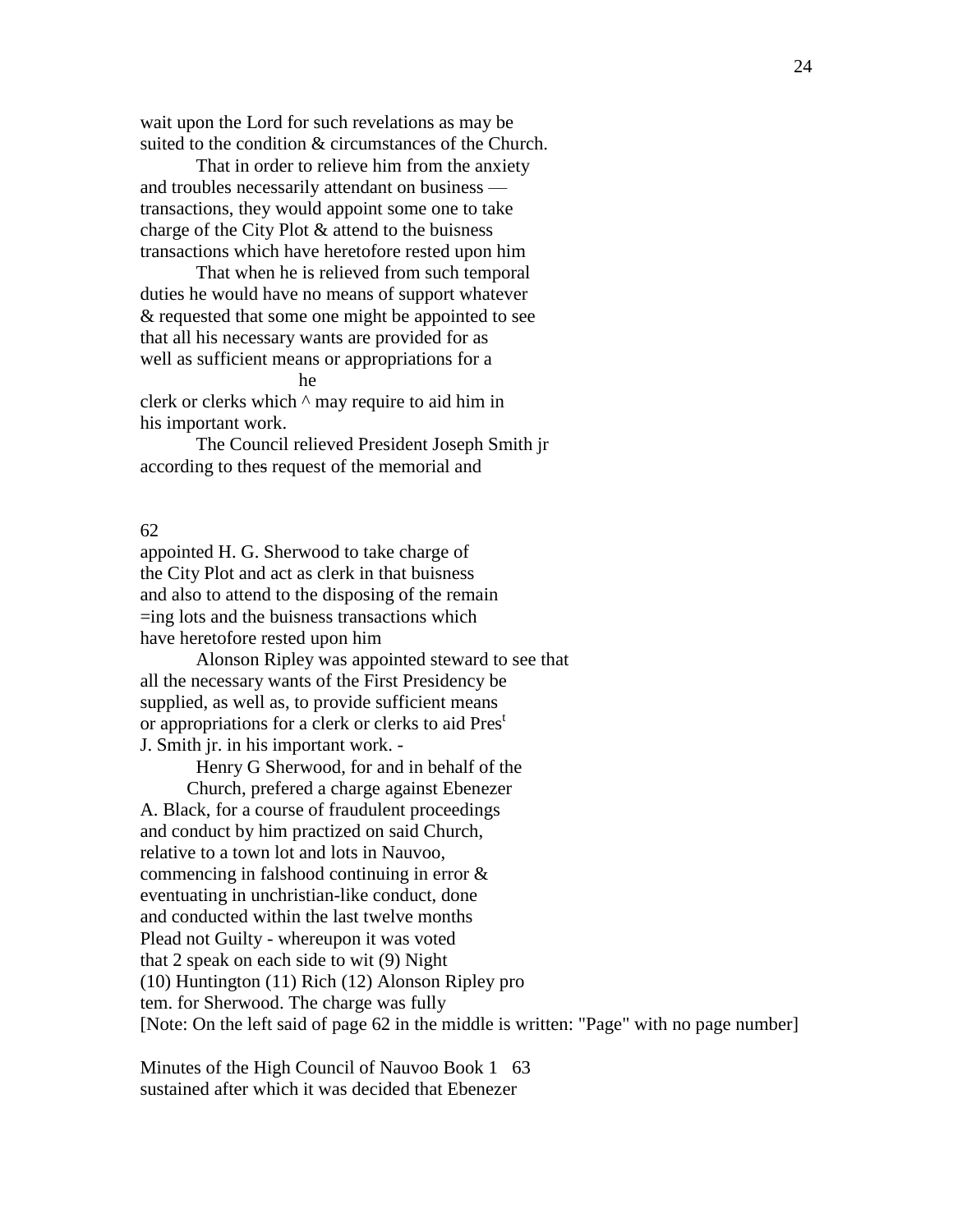A. Black should Stand expelled from the society of the Church untill he make a satisfactory confession and restored all the damages which he has caused to be done by his unchristian=like conduct &c

Resolved that H . G. Sherwood, A . Ripley and Vinson Knight be appointed a committee to visit G. W. Robinson for the purpose of making inqui $=$ =ry and an examination into the affairs of the Galland purchase and also of the Church Records and make a report of the same to the High Council Adjourned. Hosea Stout Clk pro tem.

June 27<sup>th</sup> 1840. The High Council of the Church of Jesus Christ of Latter Day Saints of Nauvoo Illinois met in Council at the office of J. Smith jr

1 Resolved That the minutes of the last Council be always read at the begin ning of the next by the Clerk, that the chain of bu isness may be more easily come at and error in the Records detected.

2. Alonson Riply stated to the Council

64 Minutes of the High Council of Nauvoo that he was authorized to inform them that President Joseph Smith jr. had vetoed the proceedings of the Council in relation to the memorial on the  $20<sup>th</sup>$  of June –

 3 On motion Resolved that it be laid over, for a rehearing, till Friday next (July 3) at 1 o'clock P. M. Adjourned –

 Hosea Stout Clerk pro tem July  $3<sup>rd</sup>$  1840. The High Council of the Church of Jesus Christ of Latter Day Saints of Nauvoo Illinois met in Council at the office of Joseph Smith jr.

1 The subject of the memorial of Pres<sup>t</sup> Joseph jr . was again taken up for a rehearing, according to the decision of the last Council (June 27) and the following resolutions were passed unanimously. 1st Resolved - that we feel perfectly satisfied with the course taken by Joseph Smith jr & feel a disposition as far as it is in our power to assist him so as to relieve him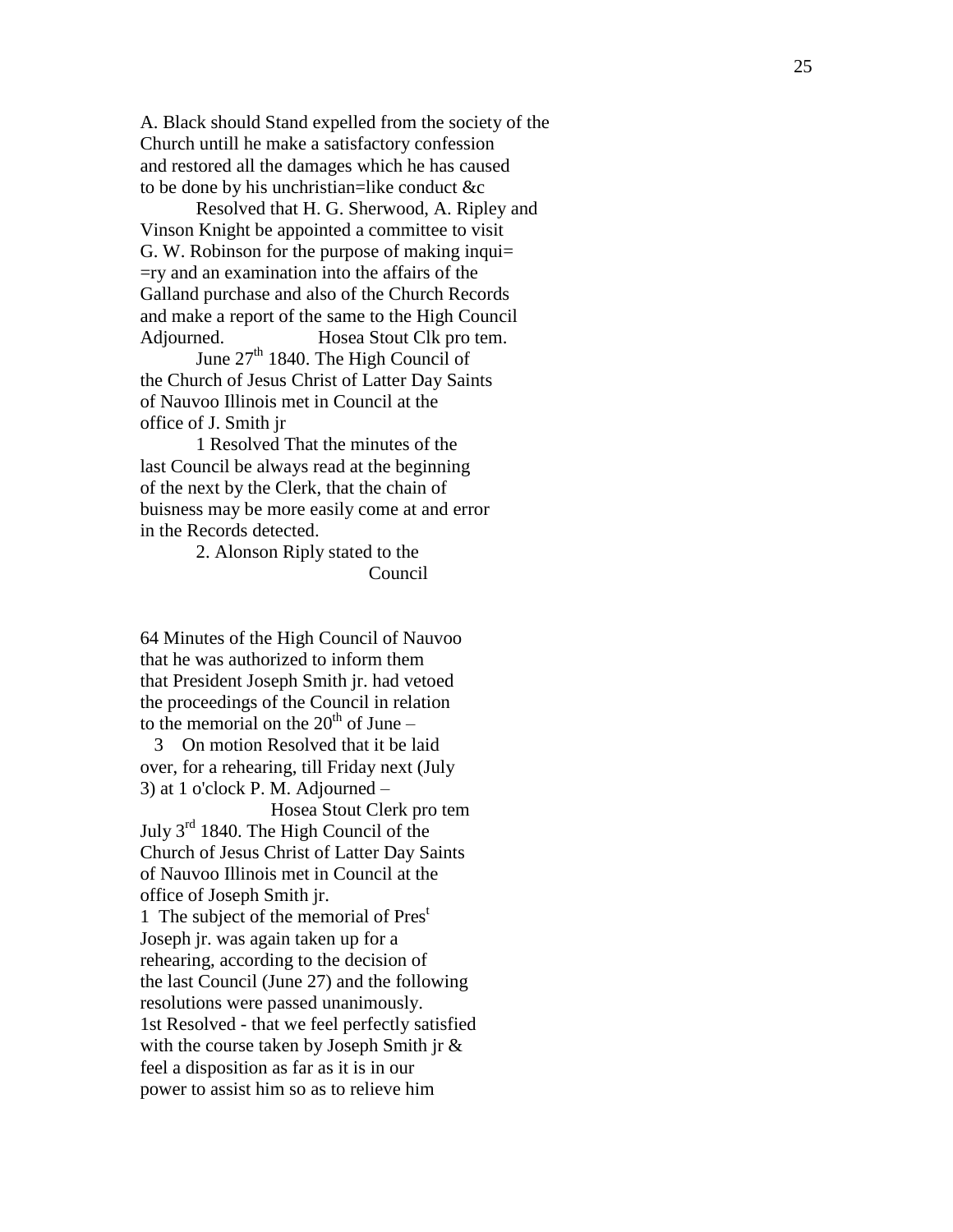from the temporalities of the Church in [Note: On the date "July 3<sup>rd</sup> 1840" the "0" is written over a "2"]

Minutes of the High Council of Nauvoo Book 1 65 order that he may devote his time more partic= =ularly to the spiritualities of the same, believe =ing by so doing we Shall promote the good of the whole Church. But as he (Joseph Smith jr) is held responsible for the payment of the City Plot

^ and knowing no way to relieve him from that responsibility at present, we would request of him to act as treasurer for the City Plot and to whom those persons whom we may appoint to make sales of Lots and attend to the buisness affairs of the Church may at all times be responsible and make true and correct returns of all their proceedings as well as to account for all monies, properties &c which may come into their hands.

Therefore Resolved - That Elder Henry G Sher Sherwood act as clerk for the same. That Bishop Alonson Ripley be appointed to provide for the wants of the Presidency and make such appropriations to them and to their Clerk or Clerks which they may require.

Resolved. that the funds of the City Plot shall

## 66

not be taken to provide for the Presidency or clerks but that the Bishops be instructed to raise funds from other sources to meet the calls made on them. And mon[i]es received for lots shall be deposited in the hands of the treasurer to liquidate the debts of the City Plot.

Resolved that the clerk shall have a stipulated sum for his services for transacting the buisness of the City Plot and that he recieve the sum of twenty-six dollars pr month for Said services. -

Resolved - that the remaining items of buisness relative to the memorial before the Council shall be laid over to be taken up again at the next Council.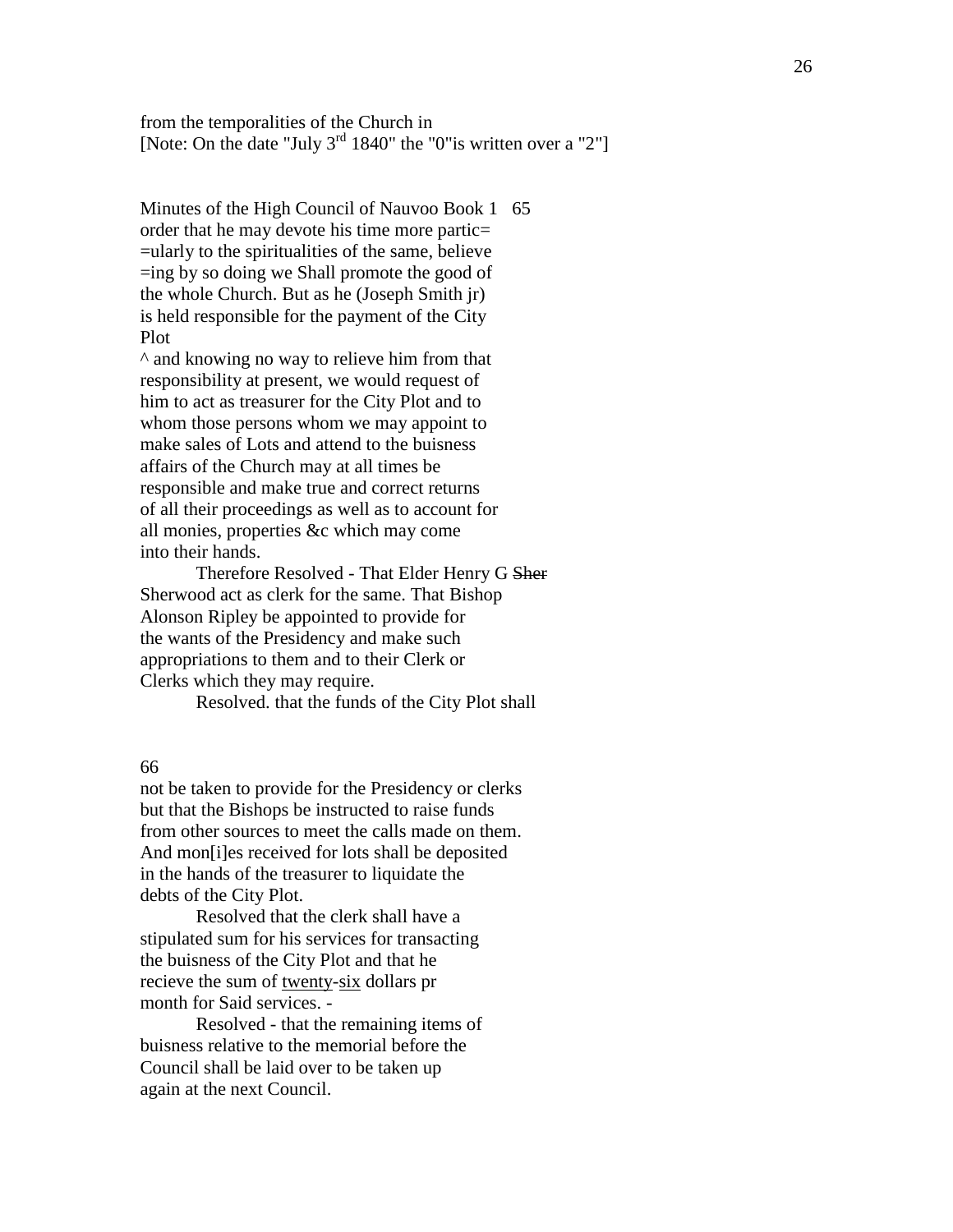Adjourned Hosea Stout Clerk pro tem

July  $11<sup>th</sup>$  1840. High Council of the Church of Jesus Christ of Latter Day Saints of Nauvoo Illinois met in Council at the office of Joseph Smith jr.

 There was no buisness before the council President Joseph Smith jr was present, who [Note: On the date "July  $11<sup>th</sup> 1840$ " the "0"is written over a "2"]

#### 67

taught the Councellors things relative to their duty in Council. and give the following following precedent for the Council to be guided by and ordered the same to be recorded to wit –

That the Council (should try no case without both parties being present or having had an opportunity to be present. neither should they hear one parties complaint before his case is brought up for trial. neither should they suffer the character of any one to be exposed before the High Council without the person being present and ready to defend him or herself - that the minds of the Councellors be not prejudiced for or against any one whose case they may possibly have to act upon). Adjourned

 Hosea Stout Clk pro tem July 17<sup>th</sup> 1840. High Council of the Church of Jesus Christ of Latter Day Saints of Nauvoo Illinois met in Council at the Office of Joseph Smith jr.

By the nomination of Joseph Smith jr it was —

#### 68

Resolved - that Samuel Bent and G. W. Harris be appointed to go on a mission to procure money to be applied to the purpose of printing certain books. Adjourned.

 Hosea Stout Clerk pro tem. July 25<sup>th</sup> 1840 - High Council of the Chuuch of Jesus Christ of Latter Day Saints of Nauvoo Illinois met in council at the office of Joseph Smith jr.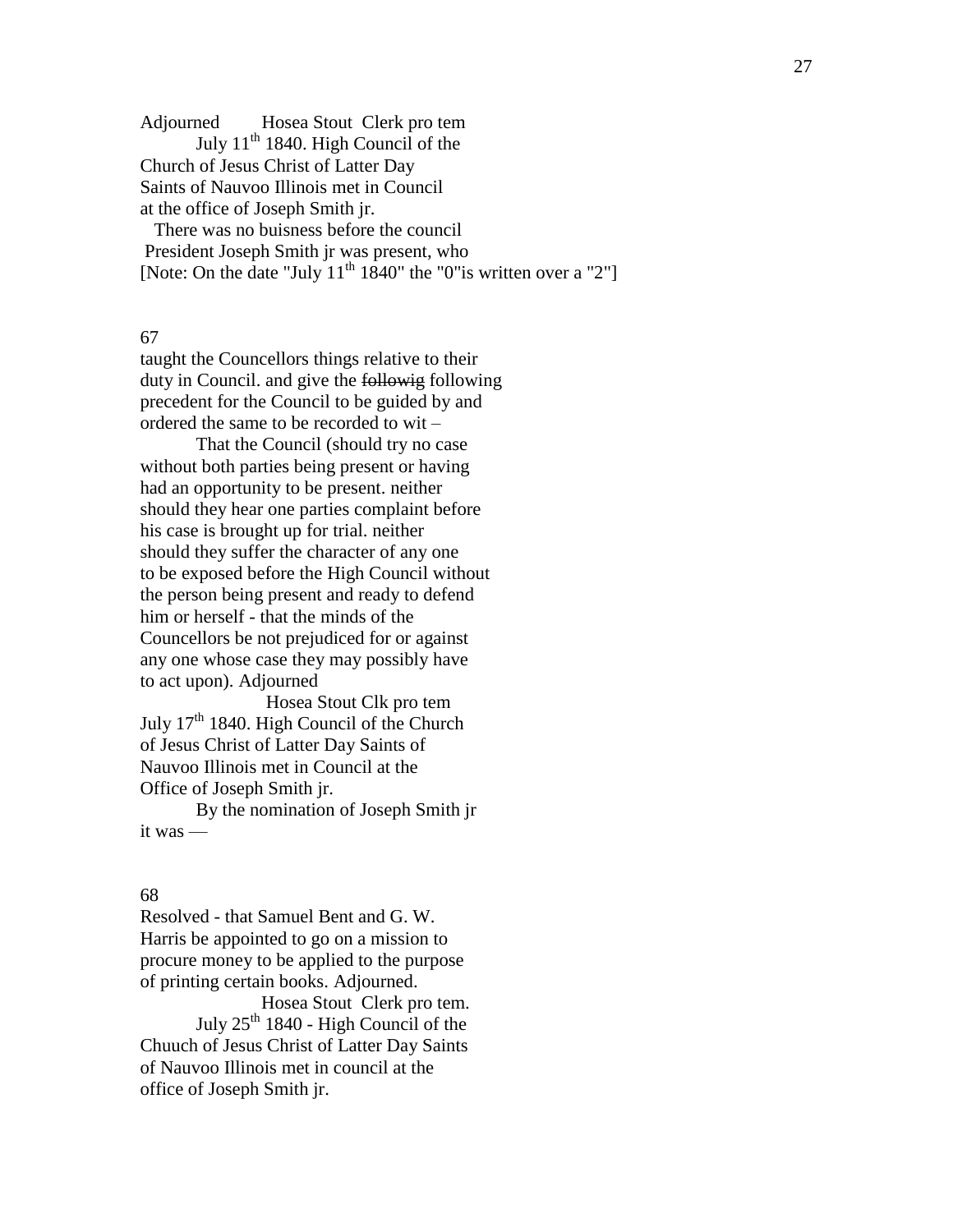Resolved that Henry G. Sher wood be appointed to procure a horse, saddle, bridle & and other necessaries for the use of John Tanner as soon as he can consistently .

Letters of recommendation for Saml Bent and G . W. Harris, for their mission to procure money for printing purposes were presented to the Council by R. B. Thompson, which were approved of and signed by the members of the Council.

Samuel Bent nominated Elias Higbee & G . W. Harris nominated John P. Green to fill their seats in the Council during

 $69\,62$ 

their absence while on the mission afforsaid, which were accepted by the Council Adjourned . Hosea Stout Clerk pro tem August  $8<sup>th</sup>$  1840. High Council of the Church of Jesus Christ of Latter Day Saints of Nauvoo Illinois met in Council at the office of Joseph Smith jr

## i

1 Alpheus Cutler was appo^nted President of the High Council during the absence of Pres<sup>t</sup> Samuel Bent afforsaid. 2 Elder H. G. Sherwood , in behalf of the Church , prefered a charge against Elder Moses Martin for reporting certain slanderous reports against Elder s S. Brunson and Amasa Lyman and others - stating that a gang of Gadian =ton robers were in the Church and countenanced Together with certain slanderous and unchristian= =like expressions, insinuations &c derogatory to the character of certain brethren &c Plead not guilty. Two were appointed to speak on each side namely (1) E. Higbee (2) D. Dort (3) A Cutler and (4) D. Fulmer

# 70

The charge was sustained after which it was decided that he should stand expelled from the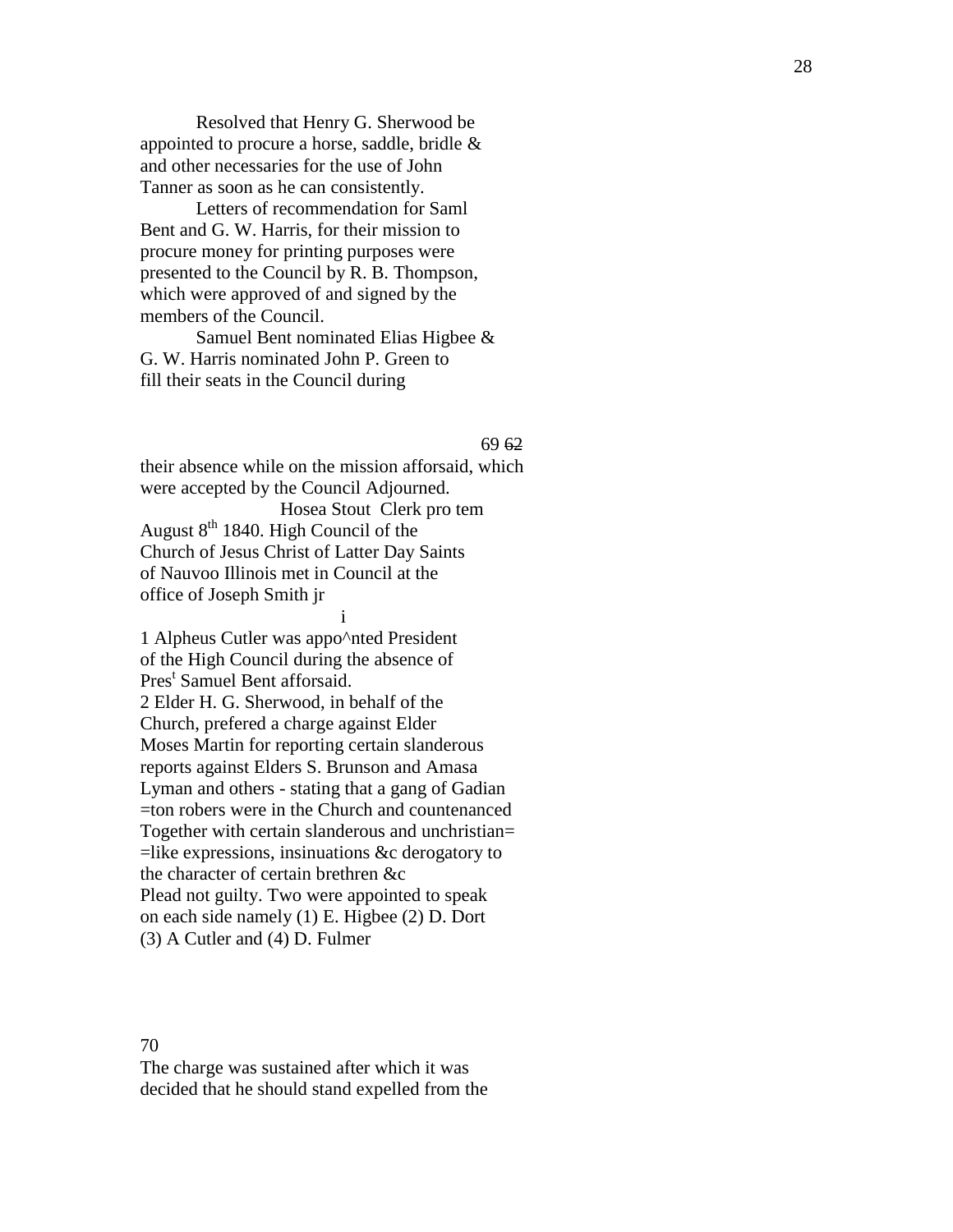Church untill he should make a satisfactory confession. After which Decision he made a satisfactory confession and was recieved again into his former fellowship. Adjourned.

 Hosea Stout Clerk pro tem August 17<sup>th</sup> 1842 The High Council met according to adjournment at the office of Joseph Smith jr together with the First Presidency of the Church and the High Council of the Stake in Iowa Territory

John Patten against Elijah Fordham Charge. Unchristian conduct.

Firstly For libelous, slanderous, and infamous reports in the High Council of the Church of Latter Day Saints at Montrose, against John Patten's character; charging said Patten of being guilty of lieing, theft, burglary, and attempt to murder and done in the spirit of malevolence  $\&$ high toned wickedness.

Secondly. For having told a positive lie. Thirdly. For affirming to things which he [Note: On the date "August  $17<sup>th</sup> 1842$ " the year should read "1840"]

## 71

did not know in a Court of Justice thereby perjuring himself in making the following statements, to wit.

1<sup>st</sup>ly. That said Patten's garden was on Mr Coleman's Claim  $-2<sup>nd</sup>$ ly. That he never saw the garden. 3<sup>rd</sup>ly That the damage done by destroying said garden did not amount to five dollars 4<sup>th</sup>ly That rails delivered were worth from one dollar to one dollar and a quarter and one dollar and a half: and

5<sup>th</sup>ly That every person in Montrose knew that Colemans had not relinquished his claim to the land on which said Patten's garden was situated.

Fourthly. For being privy to Rogers taking my rails and destroying my garden.

Fifthly, For justifying Rogers for so doing & approving of the act or Rogers' conduct.

Sixthly For embezeling Rogers property to prevent the payment of Rogers debts.

Seventhly For having made false statements about Rogers' pill nostrums, saying that they had had the effect in his family last fall and winter set forth by said, to wit; that he never failed of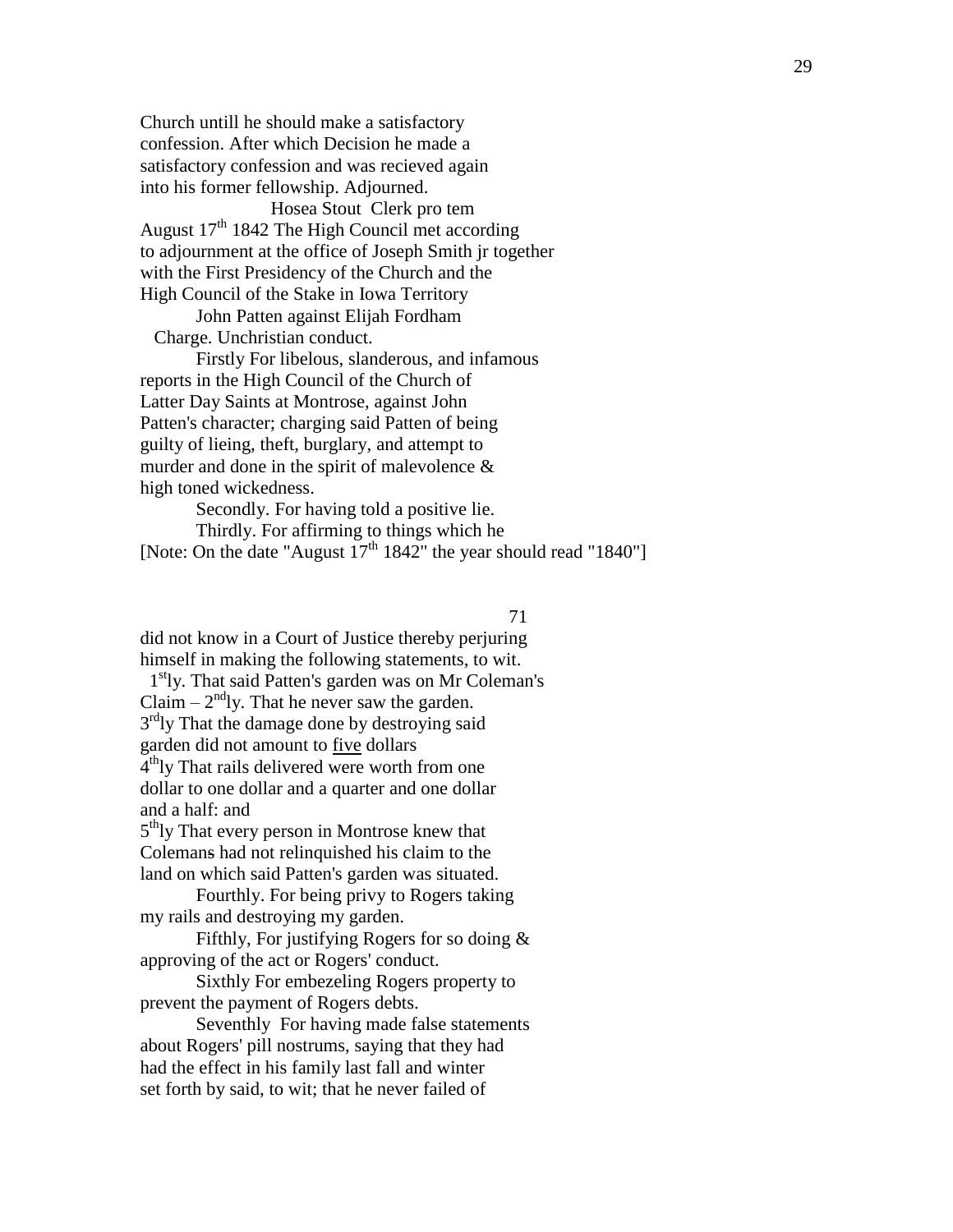# 72

effecting a complete and radical cure; when it is a well know fact that Fordham and his family were sick nigh unto death during the fall and winter: thus endeavoring to vindicate the conduct of Rogers in palming his dec eption on community.

Eightly - For acting an unrighteous and unholy part in the High Council, and because I opposed his course he sought for evil against me, to slander and defame my character , destroy my influence and drive me from my seat in the Council- that the Council might enter immediately into the consecration law which he publickly declared was the determin= =ation of the High Council(of Montrose) and I alone opposed their proceedings and had spoken against the proceedings of the High -Council in public : stating that the council of the First Presidency was contrary to the proce edings of the High Council (of Montrose) and that Pres<sup>t</sup> Hyrum Smith was vested with the authority of the First Presidency

73

in the absence of the other two Presidents, which was contended was not so: and I was charged with weakening or deminishing the influence of the High Council (of Mont[ros]e) by speaking in public k against the proce edings of that quorum, which was the first charge made against me to drive me from the Council, and was followed by others, such as playing the violin for a negro ball; Suffering my daughter to go to balls; and then followed the slanderous &

 charges first mentioned in this vile  $\wedge$  catalogue of crimes and misdemeanours  $\&$ when President John Smith told him it was his duty to take up a labor with me, he replied, I was not worthy of his notice, of which I wish to convince him to the contrary.

 After the evidences were heard , Presidents John Smith, William Marks, Hyrum Smith .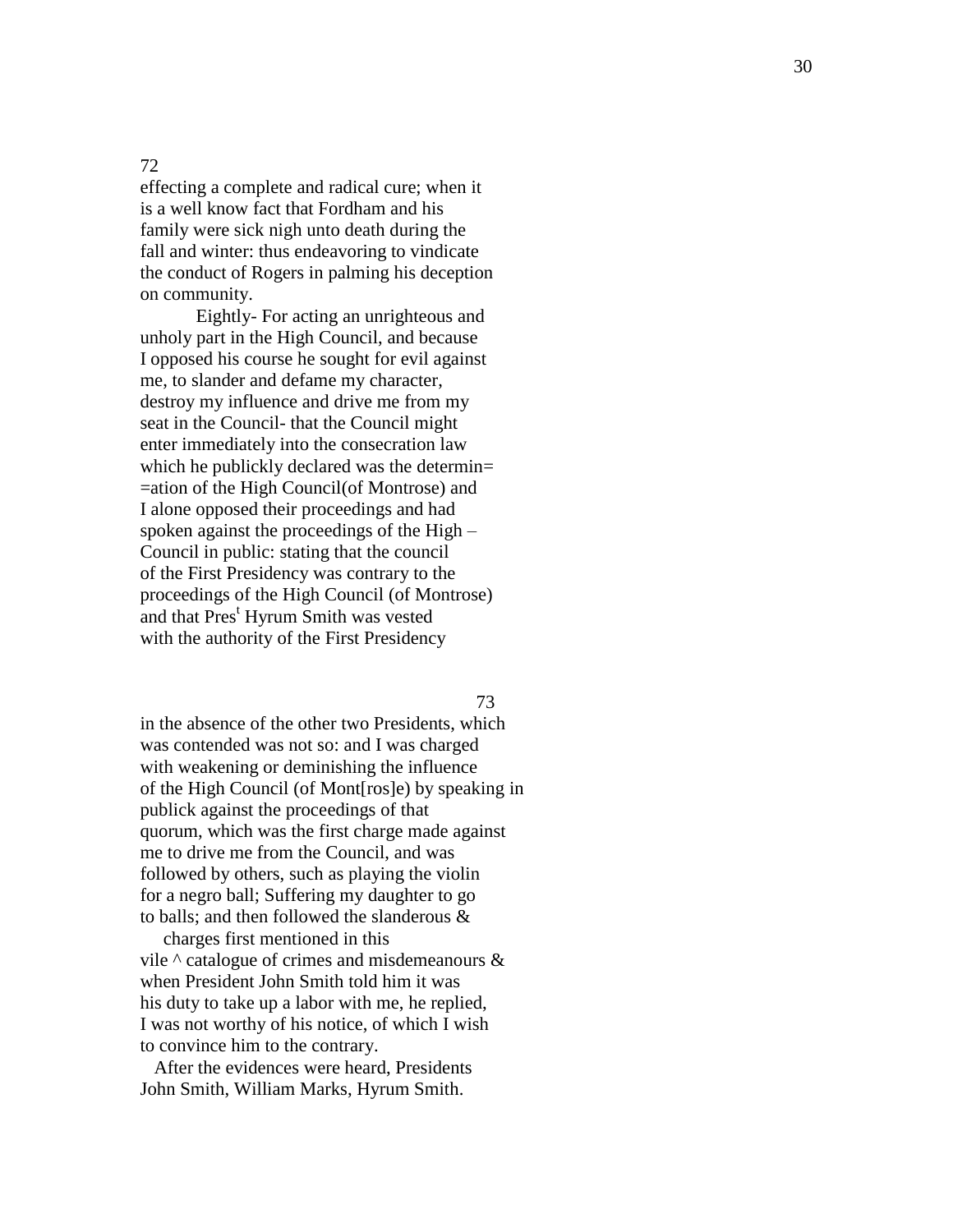spoke on the subject. President Joseph Smith Jr then spoke at some length showing the situa= -tion of the contending parties – that there was in reality no cause of difference – that the had better be reconciled without an action

## 74

or vote of the Council and hence forth live as brethren and never more mention their former difficulties &c upon which John Patten replied that his hand was ready – E. Fordham quickly responded to the same the parties then affectionately gave each other their hands in brotherly fellowship according to the council of President J. Smith jr without an action of the Council Adjourned. Hosea Stout Clerk pro tem. August 22nd 1840 - The High Council met according to Adjournment at the office of Joseph jr.

## John Zundel against Ourbough & Waggoner **Charge**

For grossly slandering the Presidency of this Church and evil speaking against this Church. Having labored with them and yet they repent not neither turn from the evil

The charge was confessed on the part of the accused and they, persisting in their own course, were expelled from the Church.

75

On motion of a committee appointed by the Nau [ v ]oo Choir and sent to the Council for that purpose it was –

1 Resolved that Benjamin S. Wilber should act as chorister or leader of the Nauvoo Choir until l further directions from the H. Council 2. Resolve d - That William Marks and Peter Hawes be appointed provisions and other means necessary for the building of the School House. Adjourned

 Hosea Stout Clerk pro. tem. August 29.<sup>th</sup> 1840- Council met according to adjournment at the office of Joseph Smith jr.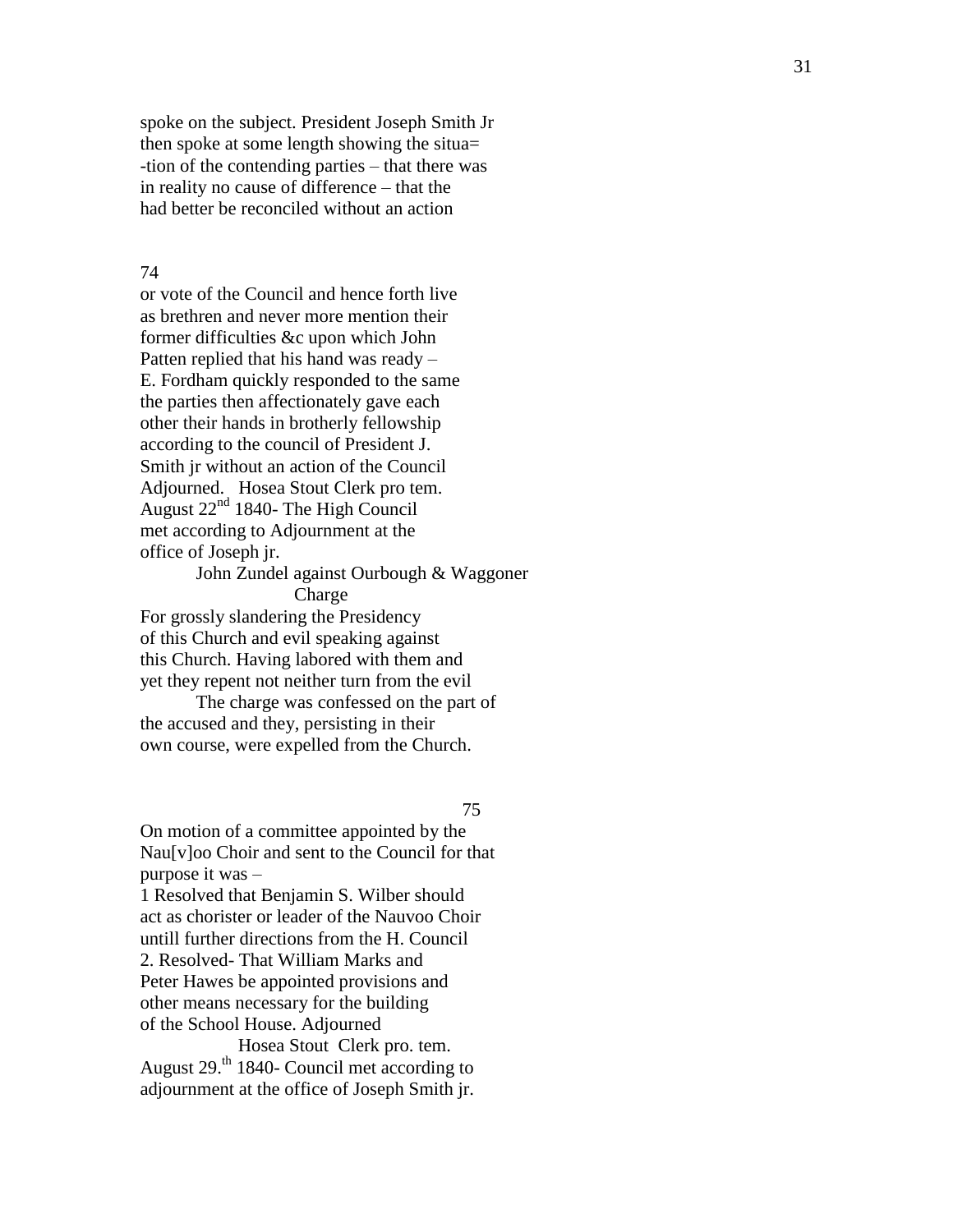Noah Packard sr. against Hyrum Dayton Charge For forfeiting his word and for other unchris -tian-like conduct.

 Two were appointed to speak on the case, viz: (5) Fulmer (6) Harris. The charge was fully sustained, after which the Council decided that the parties should abide by the last contract, about which their difficulty arose, and that [Note: On the right side of page 75 appears: "55 52 35 33 83"]

76

Noah Packard sr. pay Hyrum Dayton four teen dollars and fifty cents as soon as he can consistently. The debt, however, not to be binding upon him but left to his own con= =science whether he ought to pay it or not.

The parties acceded to the decision of the Council and were reconciled to each other. Adjourned. Hosea Stout. Clerk pro. tem. September  $5<sup>th</sup> 1840$  High Council met in council at the office of Joseph Smith jr.

 Resolved. That Austin Cowles be appointed a member of this High Council, to fill the vacancy occasioned by the death of Elder Seymour Brunson.

Joseph Smith jr against Almon Babitt The charge was predicated upon the authority of two letters, one of the letters from Thomas Burdock, the other from Levi Richards and Oliver Granger accusing him (A Babitt) with the following charges. 1<sup>st</sup> For stating that Joseph jr had extravagently purchased three suits of cloths while he was at Washington City and that Sidney Rigdon had

## 77

purchased four suits at the same place, besides dresses and cloths for their families in profusion.

2<sup>nd</sup> For having stated that Joseph Smith jr, Sidney Rigdon, and Elias Higbee had stated that they were worth \$100.000 each while they were at

repeated

Washington & that Joseph Smith jr had reported the same thing statement while at Philadelphia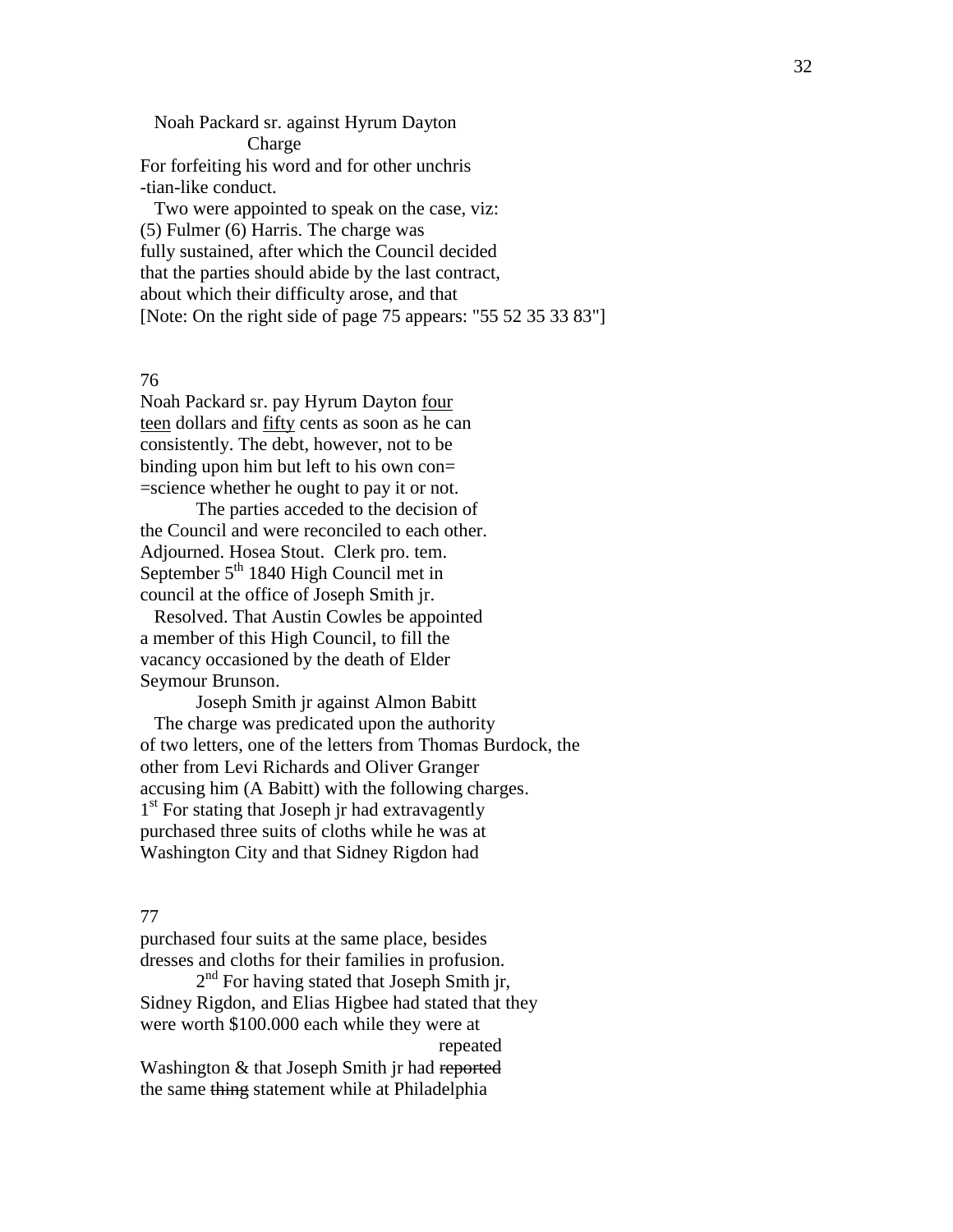and for stating that Oliver Granger had stated that he also , was worth as much as they (ie) 100.000

3<sup>rd</sup> For holding secret Council in the Lord's house , in Kirtland, and for locking the doors of the house, for the purpose of prohibiting certain breth brethren, in good standing , in the Church, from being in the Council thereby depriving them the use of the house.

(7) Thos. Grover (8) A. Cowles.

Council adjourned till the  $6<sup>th</sup>$  of Sept. at 2' o'clock Sept. 6<sup>th</sup> 1840. Council met according to adjourn =ment.. When the evidences were all heard on the case pending and the council closed on both sides the parties spoke at length after which Pres<sup>t</sup> J. Smith jr withdrew the

78 the charge and both parties were recon =ciled together things being adjusted to the satisfaction of both parties.) Adjourned. Hosea Stout Clerk pro tem .

Oct.  $10^{th}$  1840- The High Council met according to adjournment at the office of J . Smith jr David Fulmer against Oliver Walker

Charge

 For reporting certain slanderous stories of a fallacious nature and calumniating nature calculated to Stigmatize & raise a persecution against the Church & individuals in it, in this place and for a variety of unchristian -like conduct &c. Two were appointed to speak on the case namely (7) Thomas Grover (8) Austin Cowles.

The defendant plead that he was not prepared to meet the charge, it being too indefinite & he not having had notice previous to his leaving home.

The council then adjourned until l the next day at 4 o'clock P. M. when the case was to be again taken up. Hosea Stout Clerk

79

Oct.  $11<sup>th</sup> 1840$  Council met pursuant to adjournment<br>The charge against O. Walker was taken up.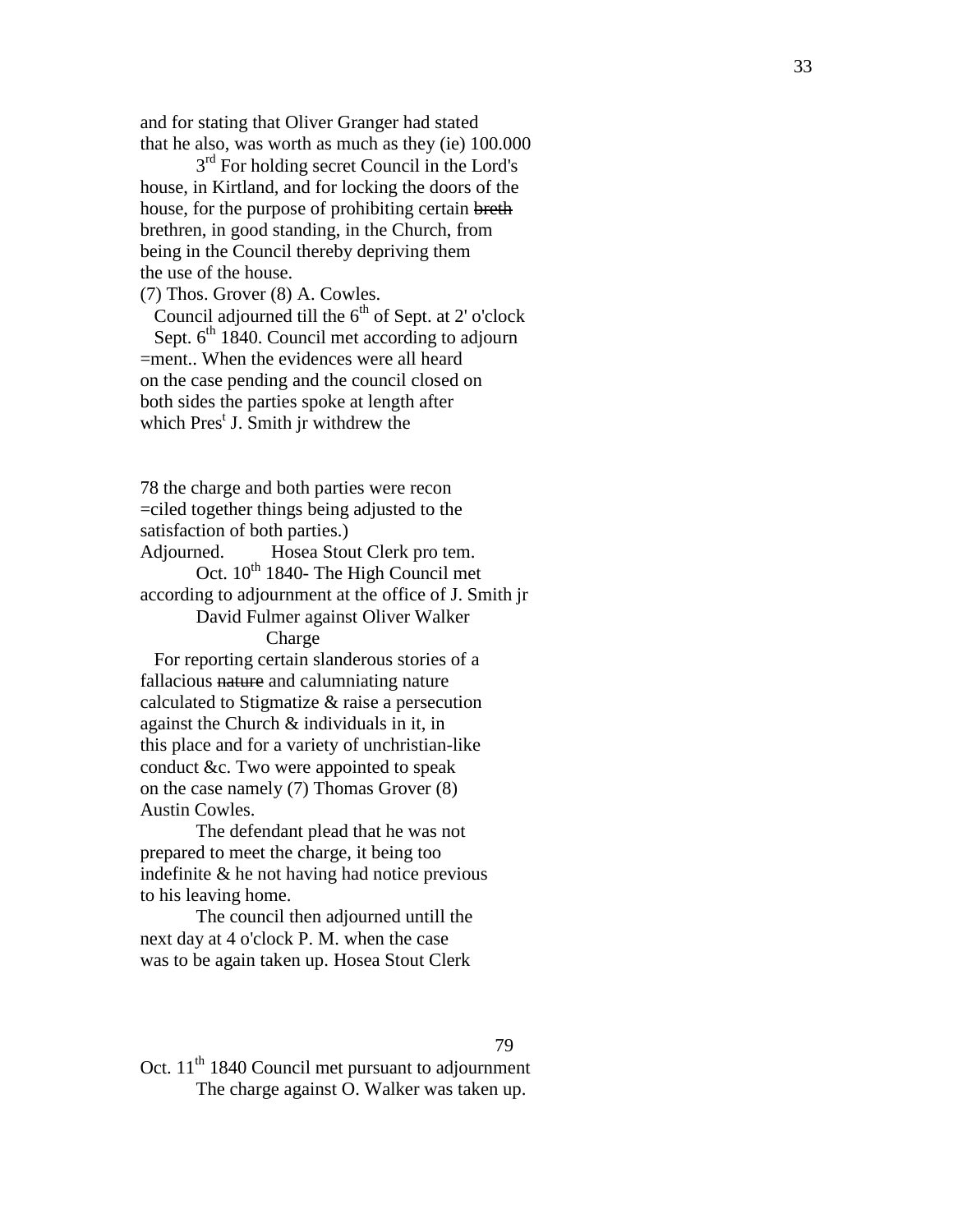The pla[i]ntiff proposed to withdraw the original charge and prefering another more definite which was acceded to on the part of the defendant & sanctioned by the council. after which the charge was with=  $=$ drawn  $\&$  the following charge was prefered.

To the High Council in & for the Church of Jesus Christ of Latter Day Saints at Nauvoo Illinois

For and in behalf of said Church I prefer a charge against Elder Oliver Walker for several different offences her ein after set forth as said to be by him done, performed, said & committed - as also, various duties omitted &c. all of which were done at different times, periods, places & seasons subsequent to Sept.  $1<sup>st</sup>$  A.D. 1838. To wit. For a general course of procedure, of acts, doings  $&$  words and suggestions by him the said Elder Oliver Walker, done per -  $=$ formed, said, spoken, hinted at,  $\&$  suggested: both directly and indirectly & as being calculated to be derogatory to the character of the heads and leaders of the Church & extremely injurious & hurtful to the upb uilding, welfare, being and advancement

#### 80

advancement of the same, viz. For fleeing from, quiting & deserting the society, ranks & needs of his brethren in times of difficulty, with and danger from their enemies "the mob" restraining from the use of his brethren , his influence , efforts, & needful assistance, at such times of need as also , for joining with , and strength ening the hands, will, evil persuits, & designs of the mob and Gentile enemies of the Church by expressions, hints & suggestions of a wavering & dubious nature respecting the faith & order of the Church and of the professed calling, qual= =ifications , proceedings &c. of Joseph Smith jr. as a seer , prophet , and one called to bring to light the fullness of the gospel &c in these last days. Likewise for advancing , ideas, notions , or opinions that the different orders or sects - viz Methodists & others could , by a persuit in their faith, order & persuits as readily obtain every Celestial attainment & gospel advantage as they could by embracing & persuing the system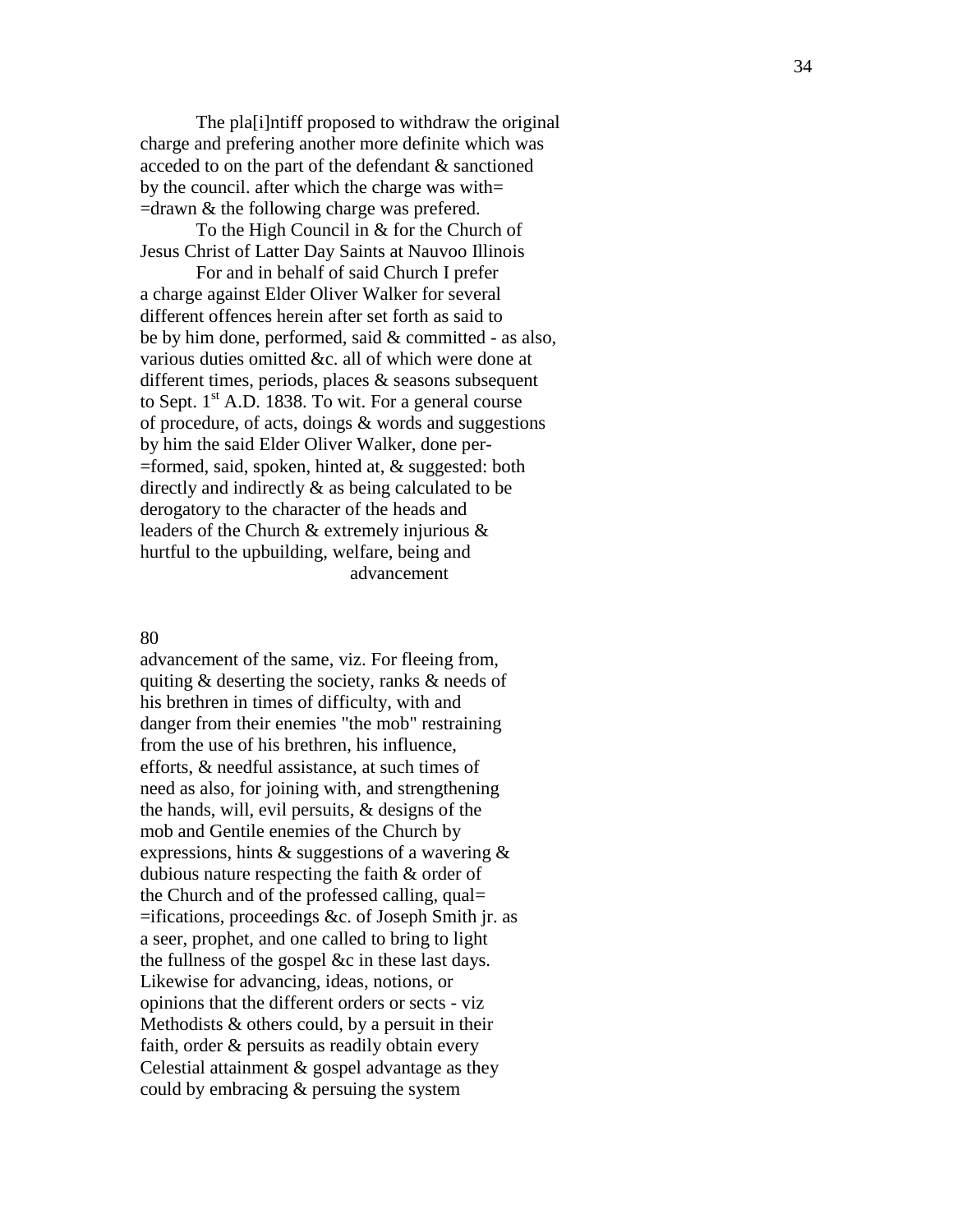brought forth by Joseph Smith jr in these last

81

days & moreover for suggesting within the last six month at Alton, Nauvoo, intermediate and adjacent places that in the Church at Nauvoo there did exist a set of pilferers, who were actually thieving, robing, plundering, taking & unlawfully carrying away from Missouri certain goods & chattles, wares & property & that the act & acts of such supposed thieving &c was fostered & conducted by the knowledge & approbation of the heads & leaders of the Church, viz; by the Presidency & High Council; all of which items set forth as aforesaid together with any & all corrobera=  $=$ ting acts, doings, hints, expressions  $\&$  suggestions in any way belonging to or connected with any or all of the afor esaid accusations he the said Oliver Walker is hereby notified to prepare to defend in said trial. Dated Oct 11<sup>th</sup> 1840 Nauvoo.

# David Fulmer

After this second charge was prefered, he the said Oliver Walker , plead that he was not prepared to defend himself, When the trial was adjourned, according to his own choice untill the next April Conference. Adjourned . Hosea Stout Clk pro tem

82

Oct. 17<sup>th</sup> 184. High Council met accord =din g to adjournment at the office of J. Smith jr H. G. Sherwood against William Gregory Charge In consequence of the circulation of various reports purporting to have originated by , and come from , and circulated by him the Said William Gregory: to wit; that he had spread abroad certain slanderous reports & insinuations that go to carry an idea that much pilfering, pilliging, plundering, stealing, &c. is practiced by members of Said Church & that such practice is known to, & tolerated , by, the heads & leaders of the C hurch (or certain of them) & that the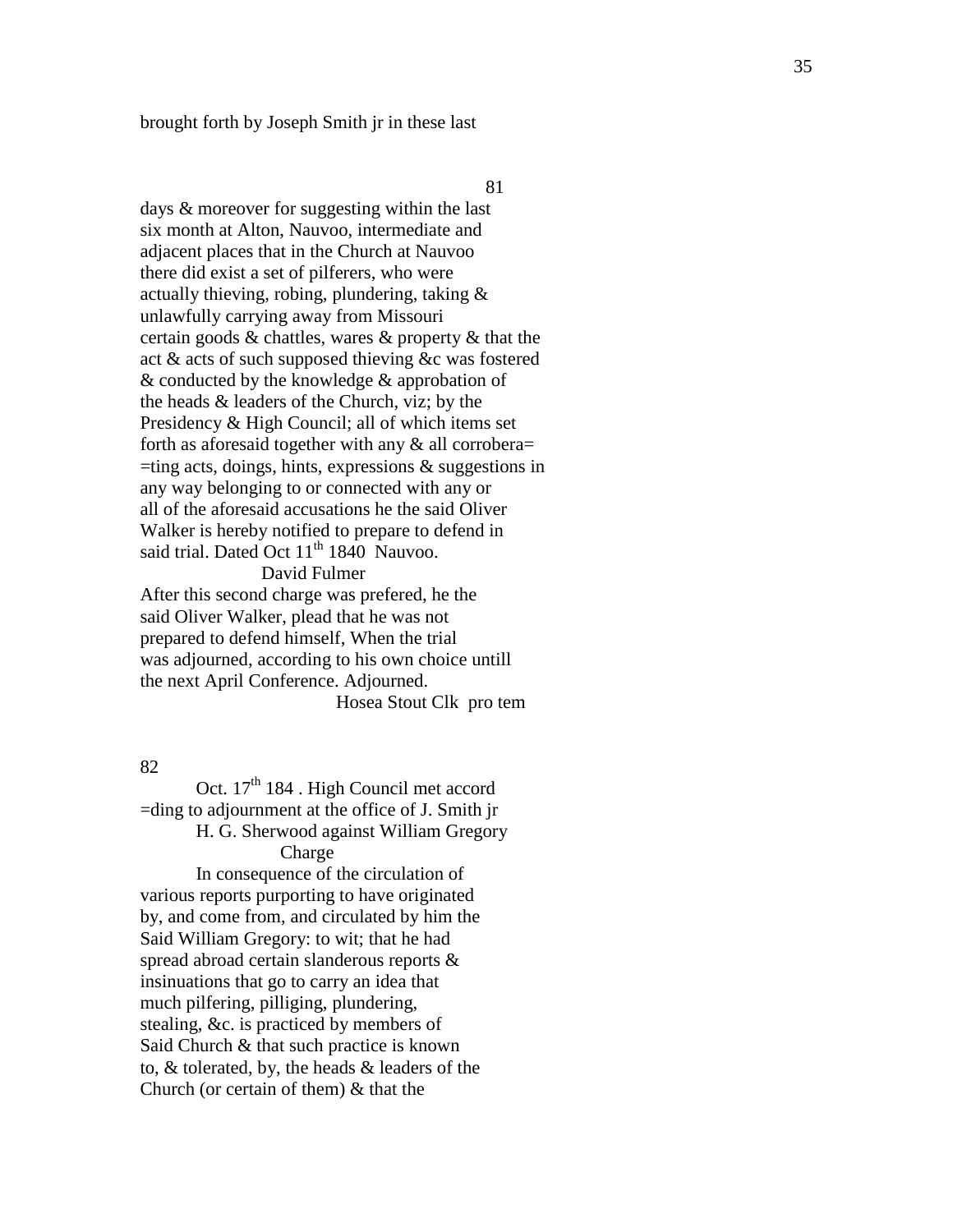appointment of a committee to detect such nominal or all real thefts &c was an appointment calculated in its nature to smother & cover up, and blind the minds the state of the state of the state of the state of the state of the state of the state of the state of the state of the state of the state of the state of the state of the state of the state of the state of the state of t of the more honest of  $\wedge$  said Church. Moreover for pretending that such accursed pilfering party or part of thereof, had

83

Stolen his oxen when in fact his oxen were where he left them  $&$  not stolen. And for susp= ision that he himself either alone or in comp= =any are in the like pilfering practice as is said that he accused others of. & that he spreads such slanders to blind the honest & smother his own thefts &c. for and in behalf of said Church. dated, Nauvoo. 14<sup>th</sup> Oct 1840

The trial of the above charge was adjou =rned untill next Saturday. Neither of the parties being ready for trial.

Resolved- That the trustees of the School house be instructed to settle with the building com =mittee of the same on Wednesday next the  $21<sup>st</sup>$  inst. Adjourned. Hosea Stout Clerk pro. tem

Oct 24<sup>th</sup> 1840 The High Council met according to adjournment at the office of Joseph Smith jr

Resolved- That Elias Higbee be appointed President pro tem. of the Council, to fill the vacancy of President Alpheus Cutler resigned.

The charge against William Gregory [Note: On the right side of page 83 appears: "75 55 52 35 33"]

#### 84

prefered Oct  $17<sup>th</sup>$ , was brought up for trial according to adjournment. Two were appointed to speak on the case viz. (7) Grover (8[)] A. Cowles

The defendant plead not guilty. The evidences were then taken or heard. The charge was sustained and after the pleadings were over, he, the defen= =dant, made an humble and confession to the satisfaction both of the Council & plantiff Adjourned. Hosea Stout Clerk pro tem.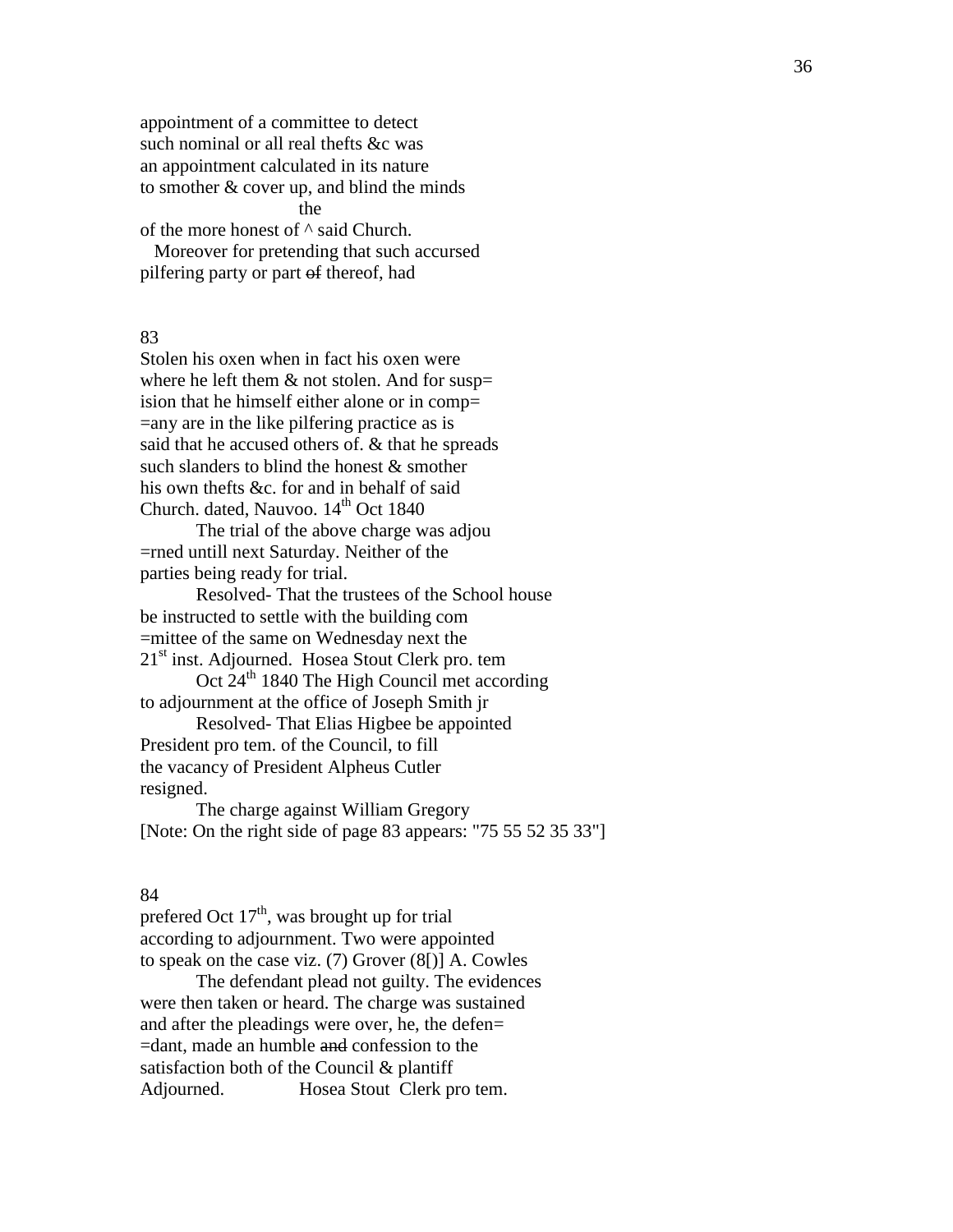Oct. 31<sup>st</sup> 1840- High Council met acording to adjournment at the office of J. Smith jr .

 Henry G. Sherwood against John Huntsman Done for and in behalf of the Church

#### **Charge**

 For knowingly, willfully, wrongfully and unlawfully , by craft and fallacious tales and acts interupting , breaking up and destroying certain bargains and bargaining which I was about to complete for the use and benefit of the said Church & the better locating certain to build up the Town of Nauvoo. viz: brothers Allred  $\&$  Parker and others Dated Oct  $16^{th}$  1840.

The plantiff pead not guilty 85 Two were appointed to speak on the case to wit (9) Knight (10) and Huntington. The evidence was heard. The charge was sustained after which it was decided that Alpheus Cutler & Elias Higbee be appointed to receive propositions of satisfaction, from the defendant relative to the injury which the Church has recieved by his interference in the aforenamed bargains &c mentioned in the foregoing charge Adjourned Hosea Stout Clerk pro tem. Nov 7<sup>th</sup> 1840 – The High Council met accordi

ng to adjournment at the office of Joseph jr . Resolved - That Charles C. Rich have the

avails of a certain waggon, sufficient. to enable him to pay a note of hand, given by him =self and others, for, and in behalf of the Church, due six month s after date, payable to Phillip C Quick, given July  $9<sup>th</sup> 1839$ amounting to about forty dollars. Adjourned Hosea Stout Clerk pro . tem. Nov. 28th 1840 Council met according to adjournment at the office of Joseph Smith jr.

#### 86

Resolved - That Hosea Stout be appo = inted Clerk of the High Council of Nauvoo Illinois. William Huntington sr, against Robert D. Foster .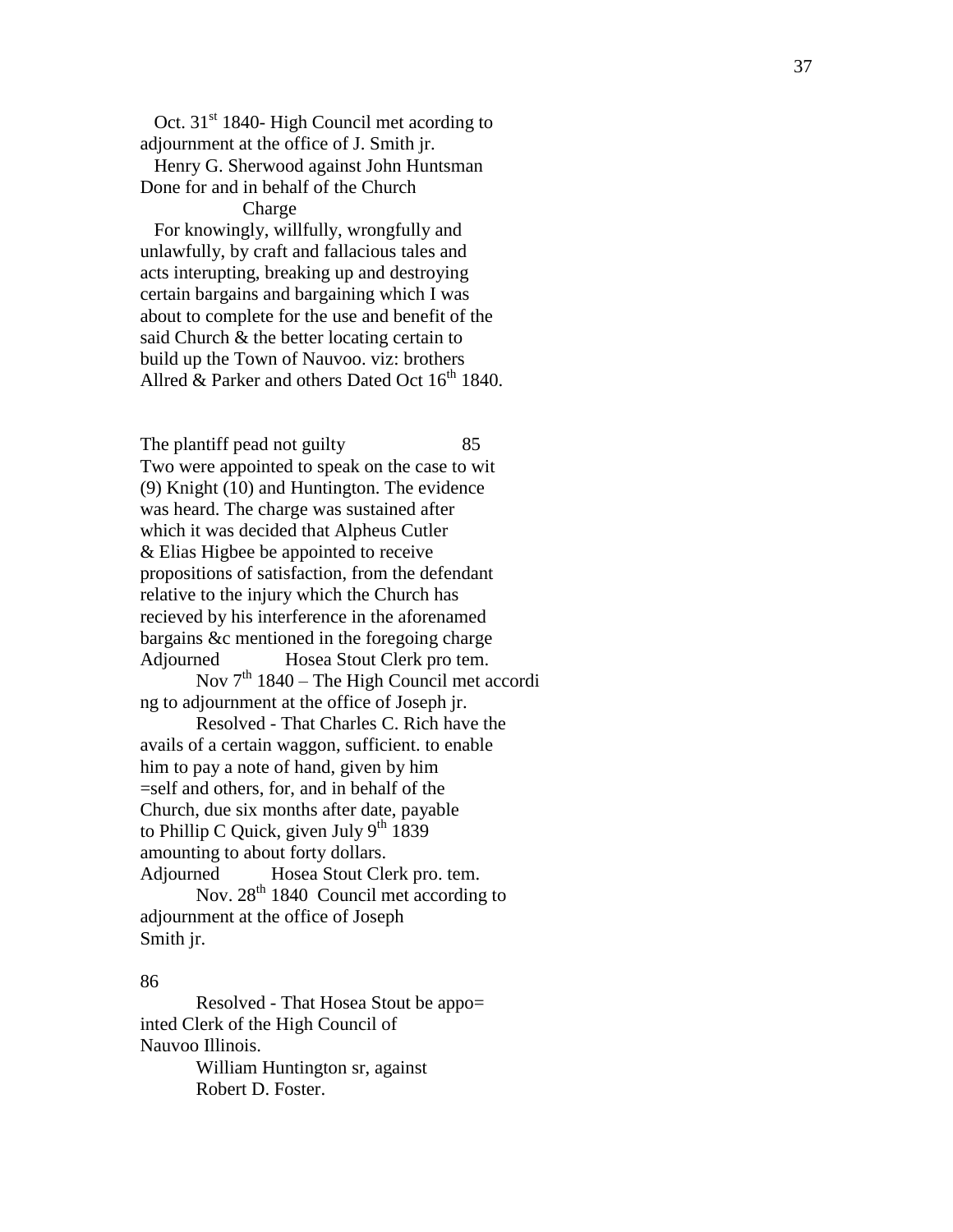**Charge** 

"Firstly, for lying, slandering the aut= =orities of the Church.

Secondly, For lying, profane sw earing , and individual abuse and for other un= =christian -like conduct." Dated Nauvoo Nov.  $20^{th}$  1840.

The defendant pead not guilty : (11) Charles C Rich (and (12) H. G Sher = =wood were appointed to speak on the case. After the evidences were partly Given the trial was adjourned untill the 12<sup>th</sup> day of Dec next. Adjourned. Hosea Stout Clerk

87

Dec the  $12^{th}$   $12^{th}$  1840 Council met according to adjournment at the office of Joseph Smith. The Charge against Robert D. Foster presented Nov. 28<sup>th</sup> 1840, was again brought up for trial, previous

according to ^ adjournment

The Council proceeded to the examination of of the witnesses until l 12 o'clock when the Council adjourned one hour — After which the Counc[i]l met according to adj<sup>t</sup>  $\&$  again proceeded to the examination of witnesses until l dark and then adjourned until l the next day at 10 o' clock A. M.

Dec  $13<sup>th</sup> 1840$  Council met according to adj<sup>t</sup> and again proceeded to the examin =ation of witnesses. At one o'clock Council adjourned one hour - After which met accor  $=$ ding to adj<sup>t</sup> and again proceeded to the further examination of witnesses until l about dark when all of the witnesses being through examined the Council was adjourned untill Dec  $20<sup>th</sup>$  1840.

88 Dec 20<sup>th</sup> 1840 Council met again according to previous  $adj<sup>t</sup>$  at the house of Joseph Smith jr to decide the charge agains [ t ]